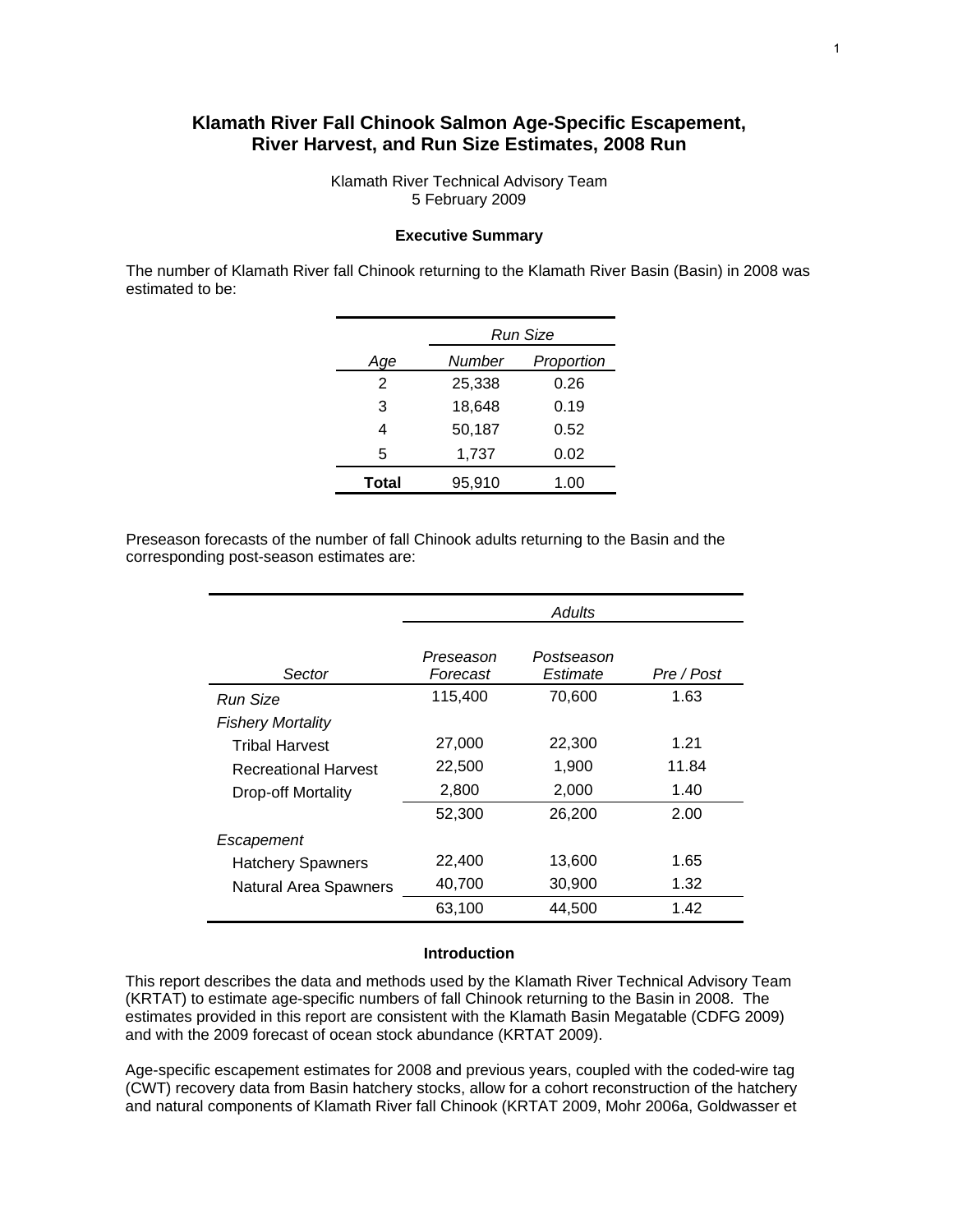al. 2001). Cohort reconstruction results enable forecasts to be developed for the current year's ocean stock abundance, ocean fishery contact rates, and percent of spawners expected in natural areas (KRTAT 2009). These forecasts are necessary inputs to the Klamath Ocean Harvest Model (Mohr 2006b); the model used by the Pacific Fishery Management Council to forecast the effect of fisheries on Klamath River fall Chinook.

#### **Methods**

The KRTAT obtained estimates of abundance and age composition separately for each sector of harvest and escapement. Random and nonrandom sampling methods of various types were used throughout the Basin (Table 1; see Appendix H for adjustments to the 2008 Salmon River escapement estimation methodology) to obtain the data from which the Klamath Basin Megatable totals and estimates of age composition were derived. The KRTAT relied on surrogate data where the sample of scales was insufficient for estimation of age composition, or was altogether lacking, within a particular sector.

Estimates of age composition were based on random samples of scales (Table 2) whenever possible. Generally, each scale was aged independently by two trained readers. In cases of disagreement, a third read was used to arbitrate. Statistical methods (Kimura and Chikuni 1987, Cook and Lord 1978, Cook 1983) were used to correct the reader-assigned age composition estimates for potential bias based on the known-age vs. read-age validation matrices. The method used to combine the random sample's known ages (CWT fish) and unknown read ages for estimation of the escapement age-composition is described in Appendix A.

In cases where scales were believed to be non-representative of the age-two component, the KRTAT relied on analysis of length-frequency histograms. In these cases, all fish less than or equal to a given fork-length "cutoff" were assumed to be age-two, and all fish greater than the cutoff length were assumed to be adults. The cutoff value varied by sector, and was based on location of the length-frequency nadir and, if appropriate, known-age (CWT) length-frequencies. As before, scales were used to estimate the age composition of adults (Appendix A).

An indirect method was used to estimate age composition for natural spawners in the Trinity River above the Willow Creek Weir (WCW). The number of age-two fall Chinook that immigrated above WCW was estimated using a Peterson mark-recapture estimator for fish less than or equal to 57 cm. Age-specific numbers of adult (greater than 57 cm) fall Chinook that immigrated above the WCW were estimated by applying the age composition from scales collected at the weir to the estimate of adult abundance above the weir. Next, the age composition of returns to Trinity River Hatchery and of the harvest above WCW were estimated. The age composition of natural spawners above the weir was then estimated as the age-specific abundances above the WCW, minus the age-specific hatchery and harvest totals.

The specific protocols used to develop estimates of age composition for each sector are provided in Table 3. A summary of the KRTAT minutes specific to each sector is given in Appendix B for the Klamath River and Appendix C for the Trinity River.

#### **Results**

A total of 11,097 scales from 15 different sectors were aged for this analysis (Table 2). Of these, 978 were from known-age (CWT) fish. Known-age scales provide a direct check, or "validation," of accuracy of the scale-based age estimates (Tables 4a and 4b, Appendices D and E). Overall, the scale-based ages were generally accurate. For the Trinity River, accuracy was 98% for age-2 fish, 100% for age-3 fish, 99% for age-4 fish, and 100% for age-5 fish. For the Klamath River the accuracy was 93% for age-2 fish, 92% for age-3 fish, 95% age-4 fish, and 50% for age-5 fish. The statistical bias-adjustment methods employed are intended to correct for scale-reading bias, but the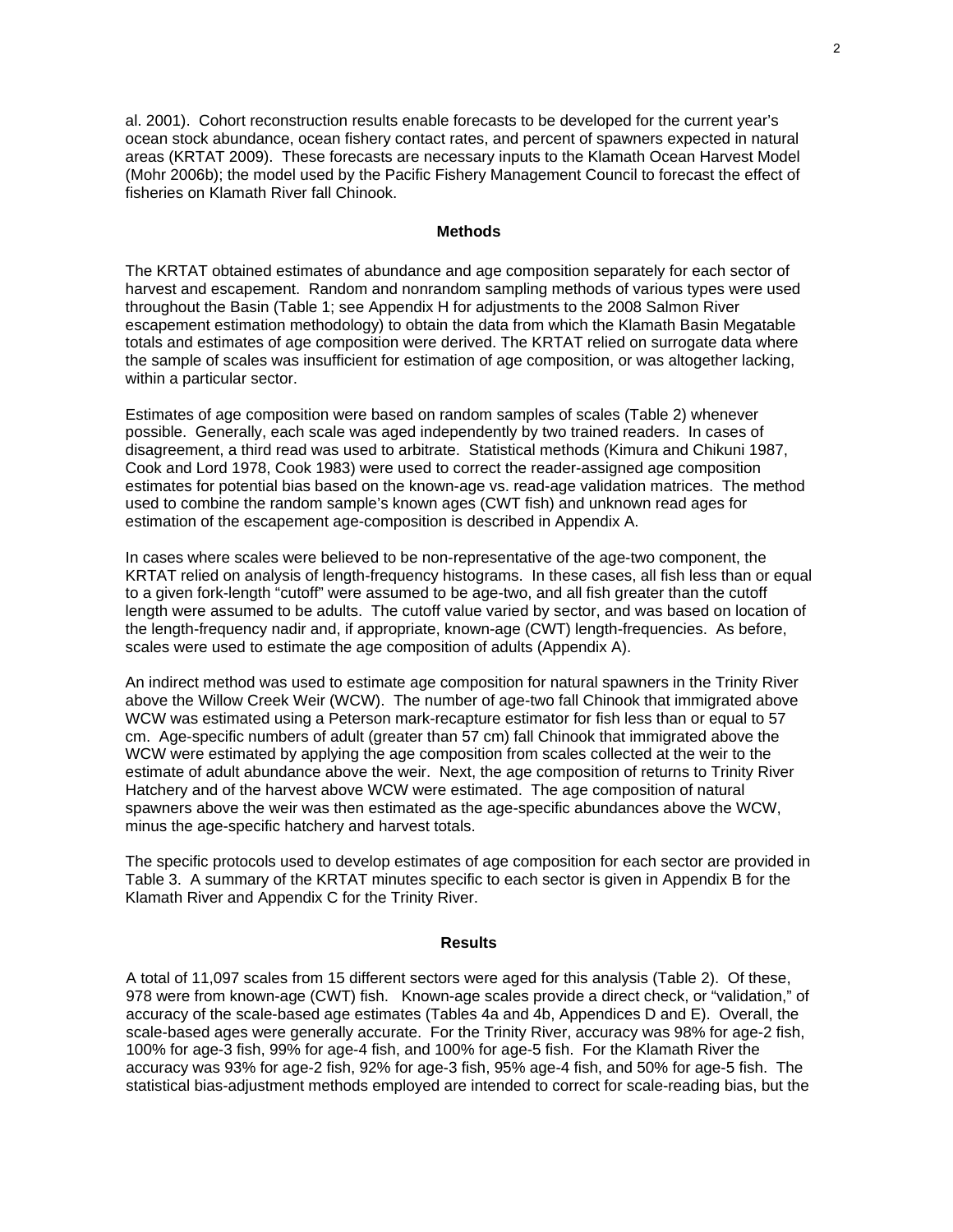methods assume that the known-age vs. read-age validation matrices are themselves well estimated (Kimura and Chikuni 1987).

Table 5 presents estimates of age-specific returns to Basin hatcheries and spawning grounds, as well as Basin harvest by Tribal and recreational fisheries and the drop-off mortality associated with those fisheries. Table 6 displays the Table 5 estimates as proportions. Calculations underlying the results summarized in Table 1 are presented in Appendix F.

New methods were used to estimate Salmon River escapement in 2008, owing to the inability to sample Wooley Creek because of forest fires (Appendix G).

The final estimates of the 2007 Klamath Basin age composition were slightly modified from the preliminary age composition. Final estimates are presented in Appendix H.

#### **List of Acronyms and Abbreviations**

| ad-clipped   | adipose fin removed                                                             |
|--------------|---------------------------------------------------------------------------------|
| <b>CDFG</b>  | California Department of Fish and Game                                          |
| <b>CWT</b>   | coded-wire tag                                                                  |
| EST          | Klamath River estuary                                                           |
| FL.          | fork length                                                                     |
| HVT          | Hoopa Valley Tribe                                                              |
| IGH          | Iron Gate Hatchery                                                              |
| KRTAT        | Klamath River Technical Advisory Team                                           |
| KRTT         | Klamath River Technical Team                                                    |
| KT.          | Karuk Tribe                                                                     |
| LRC.         | Lower Klamath River Creel                                                       |
| M&U          | Klamath River below Weitchpec: "middle" section (Hwy 101–Surpur Ck) and "upper" |
|              | section (Surpur Ck—Trinity River)                                               |
| SCS.         | <b>Siskiyou County Schools</b>                                                  |
| <b>SRRC</b>  | <b>Salmon River Restoration Council</b>                                         |
| TRH.         | <b>Trinity River Hatchery</b>                                                   |
| UR TRIBS     | <b>Upper Klamath River Tributaries</b>                                          |
| <b>USFS</b>  | U.S. Forest Service                                                             |
| <b>USFWS</b> | U.S. Fish and Wildlife Service                                                  |
| <b>WCW</b>   | <b>Willow Creek Weir</b>                                                        |
| YT           | <b>Yurok Tribe</b>                                                              |
| <b>YTFP</b>  | Yurok Tribal Fisheries Program                                                  |

#### **Literature Cited**

- CDFG (California Department of Fish and Game). 2009. Klamath River basin fall Chinook salmon spawner escapement, in-river harvest and run-size estimates, 1978–2008. Available from W. Sinnen, CDFG, 5341 Ericson Way, Arcata, CA 95521.
- Cook, R.C. and G.E. Lord. 1978. Identification of stocks of Bristol Bay sockeye salmon, *Oncorhynchus nerka*, by evaluating scale patterns with a polynomial discriminant method. Fishery Bulletin 76:415–423.
- Cook, R.C. 1983. Simulation and application of stock composition estimators. Canadian Journal of Fisheries and Aquatic Sciences 40:2113–2118.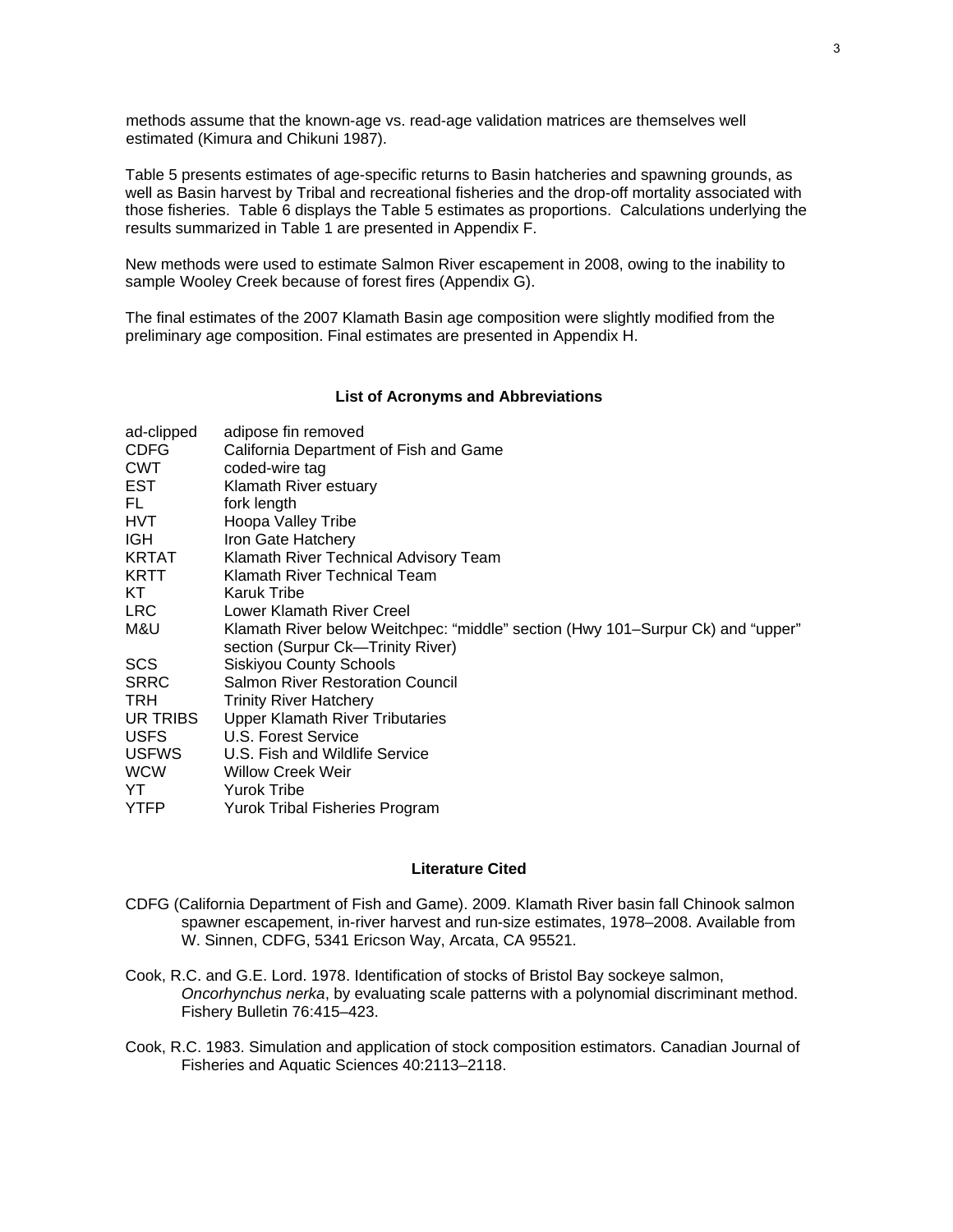- Goldwasser, L., M.S. Mohr, A.M. Grover, and M.L. Palmer-Zwahlen. 2001. The supporting databases and biological analyses for the revision of the Klamath Ocean Harvest Model. Available from M.S. Mohr, National Marine Fisheries Service, 110 Shaffer Road, Santa Cruz, CA 95060.
- Kimura, D.K. and Chikuni, S. 1987. Mixtures of empirical distributions: an iterative application of the age-length key. Biometrics 43:23–35.
- KRTT (Klamath River Technical Team). 1986. Recommended spawning escapement policy for Klamath River fall-run Chinook. Available from the Pacific Fishery Management Council, 7700 NE Ambassador Place, Suite 101, Portland, OR 97220-1384. <http://www.pcouncil.org/salmon/salother/KRTAT\_1986.pdf>
- KRTAT (Klamath River Technical Advisory Team). 2009. Ocean abundance projections and prospective harvest levels for Klamath River fall Chinook, 2009 season. Available from the Pacific Fishery Management Council, 7700 NE Ambassador Place, Suite 101, Portland, OR 97220-1384. <http://www.pcouncil.org/salmon/salother.html>
- Mohr, M.S. 2006a. The cohort reconstruction model for Klamath River fall Chinook salmon. Unpublished report. National Marine Fisheries Service, Santa Cruz, CA.
- Mohr, M.S. 2006b. The Klamath Ocean Harvest Model (KOHM): model specification. Unpublished report. National Marine Fisheries Service, Santa Cruz, CA.

#### **Klamath River Technical Advisory Team Participants**

*California Department of Fish and Game*  Melodie Palmer-Zwahlen Wade Sinnen

*Hoopa Valley Tribe*  George Kautsky Billy C. Matilton

*KMZ Ocean Recreational Fishery*  Jerry Barnes

*National Marine Fisheries Service*  Michael O'Farrell

U.S. Fish and Wildlife Service Joe Polos

*Yurok Tribe*  Desma Williams

#### **Acknowledgements**

The Klamath River Technical Advisory Team thanks the following individuals for their expert assistance in compiling and reviewing the data for this report: Sara Borok, Mary Claire Kier, Jennifer Simon, Marc Heisdorf, Brett Kormos, Diana Chesney, and Morgan Knechtle of the California Department of Fish and Game; Philip Colombano and Steve Gough of the U.S. Fish and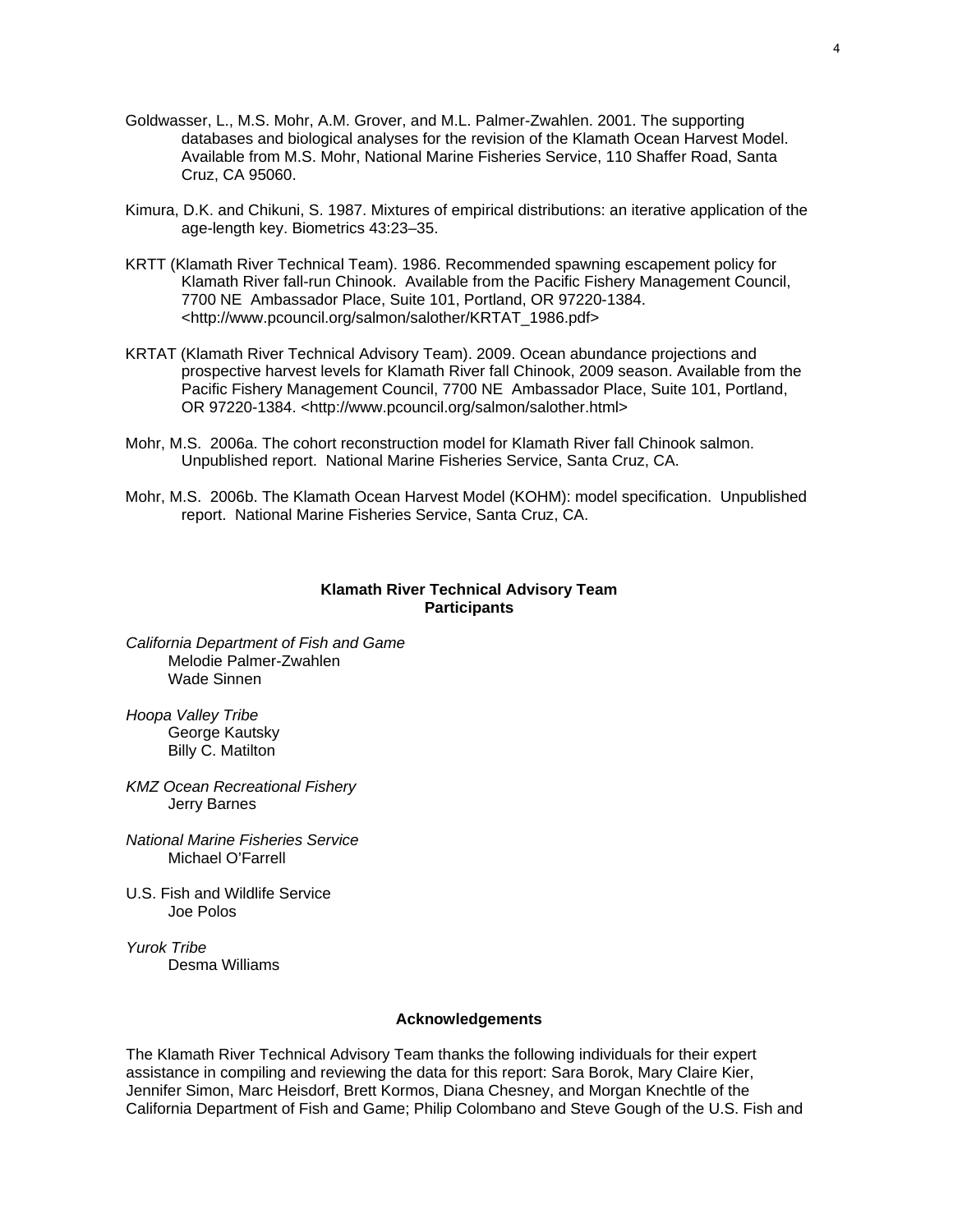Wildlife Service. The Yurok Tribe and Hoopa Valley Tribe performed the scale reading analysis for the Klamath and Trinity Rivers, respectively. The U.S. Fish and Wildlife Service provided scale reading assistance to the Yurok Tribe. Scale collections were provided by the California Department of Fish and Game, Hoopa Valley Tribe, U.S. Fish and Wildlife Service, and Yurok Tribe.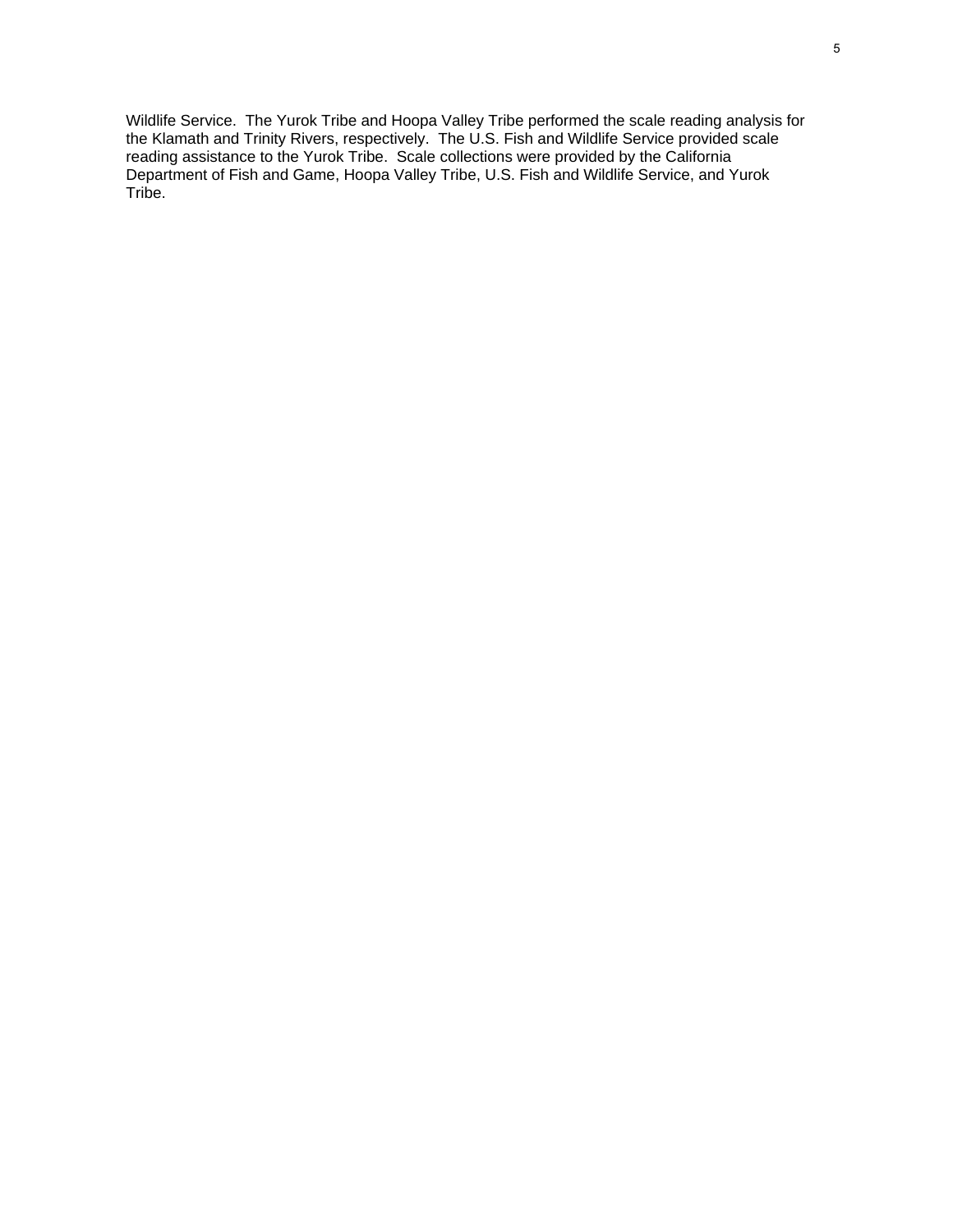# Table 1. Estimation and sampling methods used for the 2008 Klamath River fall Chinook run assessment.

| <b>Sampling Location</b>                                     | <b>Estimation and Sampling Methods</b>                                                                                                                                                                                                                                                                                                                                                                                                                                                                                                              | Agency                         |
|--------------------------------------------------------------|-----------------------------------------------------------------------------------------------------------------------------------------------------------------------------------------------------------------------------------------------------------------------------------------------------------------------------------------------------------------------------------------------------------------------------------------------------------------------------------------------------------------------------------------------------|--------------------------------|
| <b>Hatchery Spawners</b>                                     |                                                                                                                                                                                                                                                                                                                                                                                                                                                                                                                                                     |                                |
| Iron Gate Hatchery (IGH)                                     | Direct count. All fish examined for fin-clips, tags, marks. Systematic random sample ~10% bio-<br>sampled for fork-length (FL), scales, sex, and all ad-clipped fish bio-sampled.                                                                                                                                                                                                                                                                                                                                                                   | <b>CDFG</b>                    |
| Trinity River Hatchery (TRH)                                 | Direct count. All fish bio-sampled for FL, fin-clips, marks, sex. Scales collected from ~20% of<br>all fish by systematic random sampling of ad- and non-ad-clipped fish.                                                                                                                                                                                                                                                                                                                                                                           | CDFG, HVT                      |
| <b>Natural Spawners</b>                                      |                                                                                                                                                                                                                                                                                                                                                                                                                                                                                                                                                     |                                |
| Salmon River Basin                                           | Redd count twice weekly. Adults = $2 *$ redd counts+live fish observed on last survey; total run =<br>adults/(1-jack% from scale sample proportion). Bio-data (scales, FLs, marks) collected from<br>carcasses. Could not use mark-recapture methods becasue high flow event during peak of run.<br>Wooley Creek could not be surveyed due to forest fires. Total run increased by 8.08% (average<br>contribution of Wooley Creek to Salmon River escapement 1998-2007 based on redd counts) to<br>account for spawning escapement in Wooley Creek. | CDFG,USFS,YT,<br>KT, SRRC, SCS |
| <b>Scott River Basin</b>                                     | Video count above weir at river mile 21, and mark-recapture carcass estimate (Schaefer) below<br>weir with reaches surveyed twice weekly. Bio-data (scales, FLs, marks, sex) collected from all<br>carcasses.                                                                                                                                                                                                                                                                                                                                       | CDFG, SCS                      |
| Shasta River Basin                                           | Video count above weir. Bio-data (scales, FLs, sex, marks) collected from carcasses upstream<br>of video weir site 1-day per week and mortalities stranded on weir.                                                                                                                                                                                                                                                                                                                                                                                 | CDFG, SCS                      |
| Bogus Creek Basin                                            | Video count above weir and daily direct carcass count below weir. Systematic random sample<br>(1:4) bio-sampled for FL, scales, sex, and all ad-clipped fish bio-sampled.                                                                                                                                                                                                                                                                                                                                                                           | CDFG, YT                       |
| Klamath River mainstem (IGH to Shasta R)                     | Petersen mark-recapture carcass estimate. River sections are surveyed weekly. Bio-data<br>(scales, FLs, marks) collected from fresh carcasses.                                                                                                                                                                                                                                                                                                                                                                                                      | USFWS, YT                      |
| Klamath River mainstem (Shasta R to Indian Cr)               | Redd count based on weekly surveys. Adults = $2 *$ redd counts; total run = adults/(1-%jacks<br>estimated in IGH to Shasta reach).                                                                                                                                                                                                                                                                                                                                                                                                                  | USFWS, KT                      |
| Klamath Tributaries (above Trinity, including<br>Pine Creek) | Periodic redd surveys, once every 10 days. Adults=2 * redd counts+live fish observed on last<br>day surveyed. Total Run=adults/(1-%jacks estimated for Shasta, Scott, and Salmon surrogate).                                                                                                                                                                                                                                                                                                                                                        | USFS,CDFG                      |
| <b>Blue Creek</b>                                            | Weekly surveys. Jacks and adults estimated as the peak count of successive weekly snorkel<br>surveys.                                                                                                                                                                                                                                                                                                                                                                                                                                               | YT                             |
| Trinity River (mainstem above WCW)                           | Petersen mark-recapture run-size estimate stratified for jacks and adults; marks applied at<br>WCW, recaptured at TRH. All fish bio-sampled (FL, marks, fin-clips). Scales taken at WCW in<br>systematic random sample (1:2). Total natural escapement calculated from WCW run size<br>minus TRH return minus recreational harvest.                                                                                                                                                                                                                 | CDFG, HVT                      |
| Trinity River (mainstem below WCW)                           | Weekly redd surveys. Adults = $2 *$ redd counts. Total run = adults/(1-%jacks estimated for<br>upper Trinity natural escapement).                                                                                                                                                                                                                                                                                                                                                                                                                   | <b>HVT</b>                     |
| Trinity Tributaries (above Reservation; below WCW)           | Redd surveys. Adults = $2 *$ redd counts. Total run = adults/(1-% jacks estimated for upper<br>Trinity natural escapement).                                                                                                                                                                                                                                                                                                                                                                                                                         | <b>CDFG</b>                    |
| <b>Hoopa Reservation Tributaries</b>                         | Redd surveys. Adults = $2 *$ redd counts. Total run = adults/(1-% jacks estimated for upper<br>Trinity natural escapement).                                                                                                                                                                                                                                                                                                                                                                                                                         | <b>HVT</b>                     |
| <b>Recreational Harvest</b>                                  |                                                                                                                                                                                                                                                                                                                                                                                                                                                                                                                                                     |                                |
| Klamath River (below Hwy 101 bridge)                         | Jack and adult estimates based on access point creel survey during three randomly selected<br>days per statistical week. Bio-data (scales, FLs, marks, fin-clips) collected during angler<br>interviews.                                                                                                                                                                                                                                                                                                                                            | <b>CDFG</b>                    |
| Klamath River (Hwy 101 to Weitchpec)                         | Jack and adult estimates based on access point creel survey during three randomly selected<br>days per statistical week. Bio-data (scales, FLs, marks, fin-clips) collected during angler<br>interviews.                                                                                                                                                                                                                                                                                                                                            | <b>CDFG</b>                    |
| Klamath River (Weitchpec to IGH)                             | No survey, used ratio of adult harvest (lower river : upper river) from 1999-2002 to estimate<br>adult harvest. Total harvest = adults/(1-% jacks estimated for IGH and Bogus weighted<br>average).                                                                                                                                                                                                                                                                                                                                                 | <b>CDFG</b>                    |
| Trinity River Basin (above WCW)                              | Jack and adult harvest estimates based on estimated harvest rates from recovery of reward tags<br>(applied at WCW) multiplied by WCW jack and adult run sizes.                                                                                                                                                                                                                                                                                                                                                                                      | <b>CDFG</b>                    |
| Trinity River Basin (below WCW)                              | Roving access creel survey during three randomly selected days per statistical week stratified by<br>weekdays and weekend days (1 weekday and 2 weekend). Bio-data (scales, FLs, marks, fin-<br>clips) collected during angler interviews.                                                                                                                                                                                                                                                                                                          | <b>HVT</b>                     |
| <b>Tribal Harvest</b>                                        |                                                                                                                                                                                                                                                                                                                                                                                                                                                                                                                                                     |                                |
| Klamath River (below Hwy 101)                                | Daily harvest estimates based on effort and catch-per-effort surveys. Bio-data (FLs, scales, fin-                                                                                                                                                                                                                                                                                                                                                                                                                                                   | YT                             |
| Klamath River (Hwy 101 to Trinity mouth)                     | clips, marks) collected during net harvest interviews.<br>Daily harvest estimates based on effort and catch-per-effort surveys. Bio-data (FLs, scales, fin-                                                                                                                                                                                                                                                                                                                                                                                         | YT                             |
| Trinity River (Hoopa Reservation)                            | clips, marks) collected during net harvest interviews.<br>Two-stage effort and catch-per-effort surveys. Bio-data (FLs, scales, fin-clips) collected during                                                                                                                                                                                                                                                                                                                                                                                         | <b>HVT</b>                     |
| <b>Fishery Dropoff Mortality</b>                             | net harvest interviews.                                                                                                                                                                                                                                                                                                                                                                                                                                                                                                                             |                                |
| Recreational Angling Dropoff Mortality 2.04%                 | Not directly estimated. Assumed rate relative to fishery impacts = .02; relative to fishery harvest<br>$=.02/(1-.02)$ .                                                                                                                                                                                                                                                                                                                                                                                                                             | KRTAT                          |
| Tribal Net Dropoff Mortality 8.7%                            | Not directly estimated. Assumed rate relative to fishery impacts = 0.08; relative to fishery harvest<br>$=.08/(1-.08).$                                                                                                                                                                                                                                                                                                                                                                                                                             | <b>KRTAT</b>                   |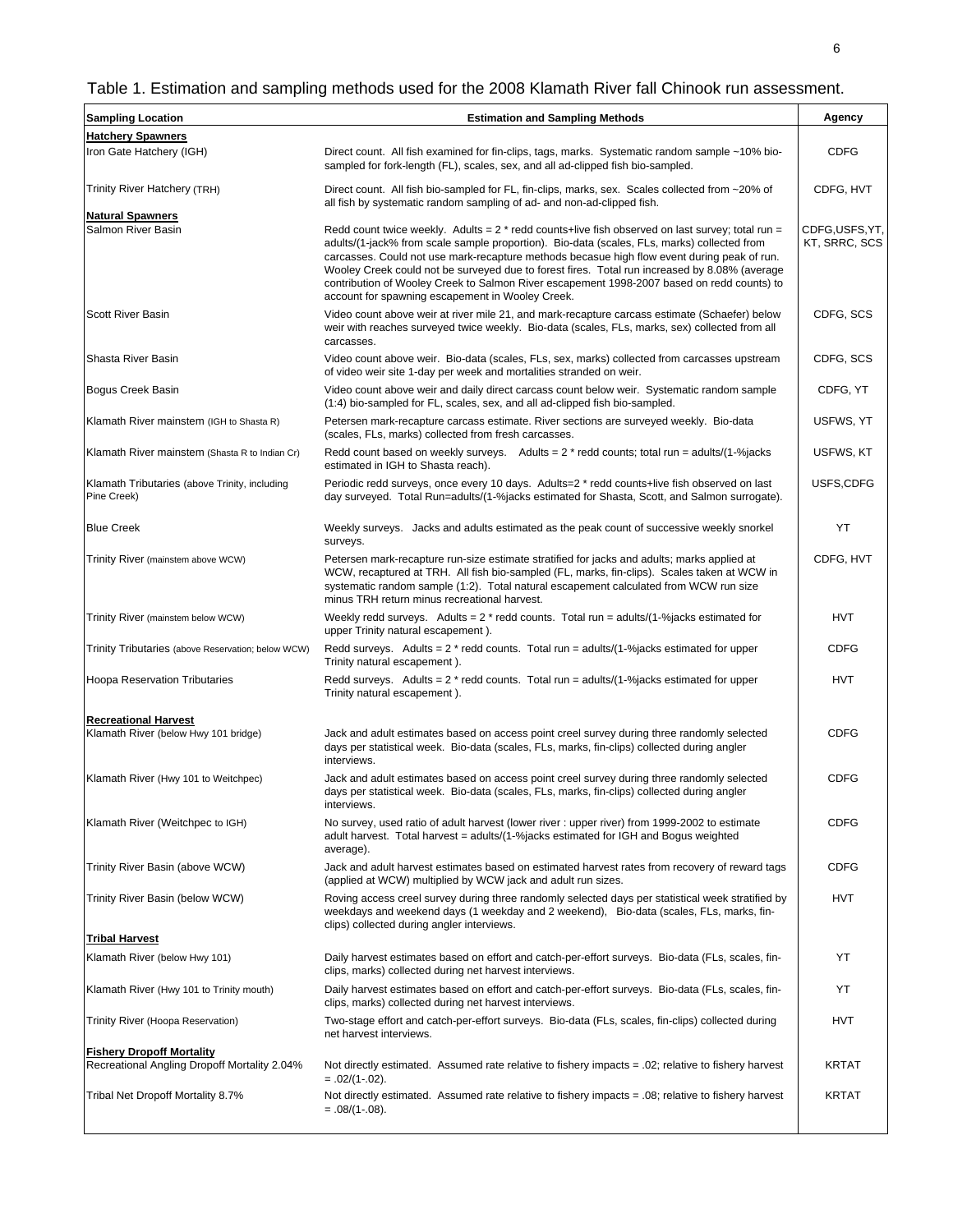|                                        | Read                                              |                |                        |        |              |
|----------------------------------------|---------------------------------------------------|----------------|------------------------|--------|--------------|
| <b>Sampling Location</b>               | Unknown-age <sup>a/</sup> Known-age <sup>b/</sup> |                | Not read <sup>c/</sup> | Total  | Agency       |
| <b>Hatchery Spawners</b>               |                                                   |                |                        |        |              |
| Iron Gate Hatchery (IGH)               | 1,075                                             | 489            | 258                    | 1,822  | <b>CDFG</b>  |
| <b>Trinity River Hatchery (TRH)</b>    | 797                                               | 213            | 29                     | 1,039  | <b>HVT</b>   |
| <b>Natural Spawners</b>                |                                                   |                |                        |        |              |
| <b>Salmon River Carcass Survey</b>     | 297                                               | 0              | 5                      | 302    | <b>CDFG</b>  |
| <b>Scott River Carcass Survey</b>      | 1,107                                             | $\overline{0}$ | 17                     | 1,124  | <b>CDFG</b>  |
| <b>Shasta River Carcass</b>            | 203                                               | 1              | 786 d/                 | 990    | <b>CDFG</b>  |
| <b>Bogus Creek Weir</b>                | 658                                               | 31             | 12                     | 701    | <b>CDFG</b>  |
| Klamath River mainstem                 | 888                                               | $\overline{0}$ | 37                     | 925    | <b>USFWS</b> |
| <b>Upper Klamath River tributaries</b> | 0                                                 | 0              | 0                      | 0      | <b>USFS</b>  |
| <b>Blue Creek Snorkle</b>              | 47                                                | $\Omega$       | $\Omega$               | 47     | YT           |
| <b>Willow Creek Weir</b>               | 879                                               | 41             | 18                     | 938    | CDFG, HVT    |
| <b>Lower Trinity River Carcass</b>     | $\Omega$                                          | 0              | 0                      | 0      | <b>HVT</b>   |
| Lower Trinity River tributaries        | 5                                                 | $\overline{0}$ | $\overline{0}$         | 5      | <b>HVT</b>   |
| <b>Recreational Harvest</b>            |                                                   |                |                        |        |              |
| Lower Klamath River Creel              | 767                                               | 26             | 25                     | 818    | <b>CDFG</b>  |
| <b>Lower Trinity River Creel</b>       | 19                                                | 1              | $\mathbf 0$            | 20     | <b>HVT</b>   |
| <b>Tribal Harvest</b>                  |                                                   |                |                        |        |              |
| Klamath River (below Hwy 101)          | 1,179                                             | 99             | 3,404                  | 4,682  | YT           |
| Klamath River (Hwy 101 to Trinity R)   | 1,437                                             | 17             | 109                    | 1,563  | YT           |
| Trinity River (Hoopa Reservation)      | 761                                               | 60             | 8                      | 829    | <b>HVT</b>   |
| <b>TOTAL</b>                           | 10,119                                            | 978            | 4,708                  | 15,805 |              |

Table 2. Scale sampling locations and numbers of scales collected for the 2008 Klamath Basin fall Chinook age-composition assessment.

a/ Scales from non-ad-clipped fish and ad-clipped fish without CWTs, mounted and read.

b/ Scales from all mounted and read ad-clipped CWT fish; non-random CWT fish used for validation but not age composition.

c/ Scales mounted and not read or scales not mounted.

d/ Includes scales collected from "washbacks" at the weir. These scales were read but not used for age-composition analys due to over-representation of age-two fish.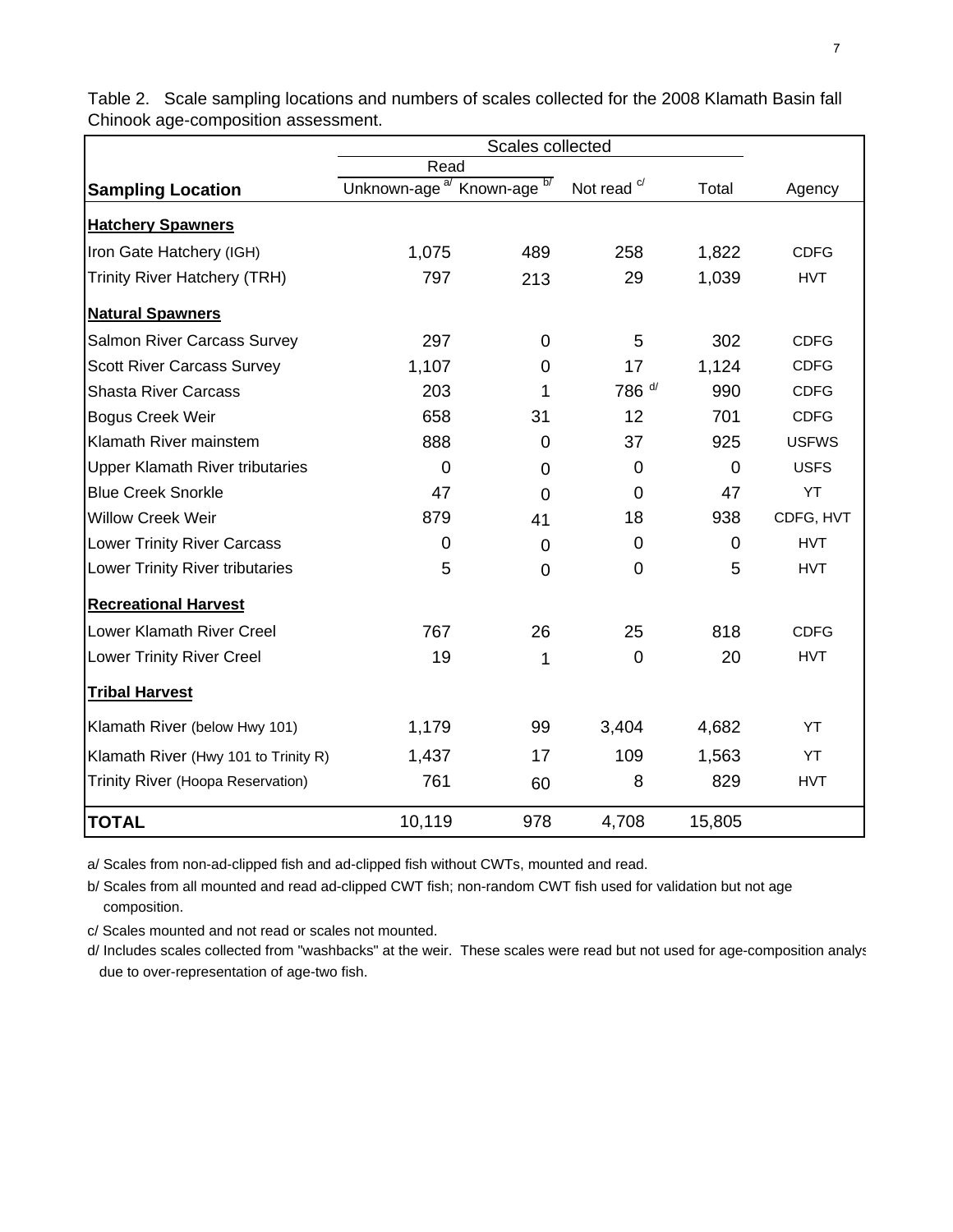Table 3. Age-composition methods used for the 2008 Klamath Basin fall Chinook run assessment.

| <b>Sampling Location</b>                       | <b>Age Composition Method</b>                                                                                                                  |  |  |  |  |  |  |  |
|------------------------------------------------|------------------------------------------------------------------------------------------------------------------------------------------------|--|--|--|--|--|--|--|
| <b>Hatchery Spawners</b>                       |                                                                                                                                                |  |  |  |  |  |  |  |
| Iron Gate Hatchery (IGH)                       | Jack/adult structure from scale-age analysis.                                                                                                  |  |  |  |  |  |  |  |
| Trinity River Hatchery (TRH)                   | Jacks (<58cm) from length frequency and adult structure from scale-age<br>analysis.                                                            |  |  |  |  |  |  |  |
| <b>Natural Spawners</b>                        |                                                                                                                                                |  |  |  |  |  |  |  |
| Salmon River Basin                             | Jack/adult structure from scale-age analysis.                                                                                                  |  |  |  |  |  |  |  |
| <b>Scott River Basin</b>                       | Jack/adult structure from scale-age analysis.                                                                                                  |  |  |  |  |  |  |  |
| Shasta River Basin                             | Jack/adult structure from scale-age analysis of carcass scale samples only.                                                                    |  |  |  |  |  |  |  |
| Bogus Creek Basin                              | Jack/adult structure from scale-age analysis.                                                                                                  |  |  |  |  |  |  |  |
| Klamath River mainstem (IGH to Shasta R)       | Jack/adult structure from scale-age analysis.                                                                                                  |  |  |  |  |  |  |  |
| Klamath River mainstem (Shasta R to Indian Cr) | Surrogate: Klamath mainstem (IGH to Shasta R) age-structure.                                                                                   |  |  |  |  |  |  |  |
| Klamath tributaries (above Reservation)        | Surrogate: Unweighted average age structure from the Shasta, Scott and<br>Salmon Rivers.                                                       |  |  |  |  |  |  |  |
| <b>Blue Creek</b>                              | Jacks estimated by direct observation. Adult structure from scale-age<br>analysis.                                                             |  |  |  |  |  |  |  |
| Trinity River (above WCW) <sup>a/</sup>        | Direct estimate of jack (<58cm) component using Petersen M-R and adult<br>age structure from scale-age analysis.                               |  |  |  |  |  |  |  |
| Trinity River (mainstem below WCW)             | Surrogate: Mainstem natural spawners above WCW age-structure.                                                                                  |  |  |  |  |  |  |  |
| Trinity Tributaries (above Reservation to WCW) | Surrogate: Mainstem natural spawners above WCW age-structure.                                                                                  |  |  |  |  |  |  |  |
| <b>Hoopa Reservation Tributaries</b>           | Surrogate: Mainstem natural spawners above WCW age-structure.                                                                                  |  |  |  |  |  |  |  |
| <b>Recreational Harvest</b>                    |                                                                                                                                                |  |  |  |  |  |  |  |
| Klamath River (below Hwy 101 bridge)           | Jack/adult structure from scale-age analysis.                                                                                                  |  |  |  |  |  |  |  |
| Klamath River (Hwy 101 to Weitchpec)           | Jack/adult structure from scale-age analysis.                                                                                                  |  |  |  |  |  |  |  |
| Klamath River (Weitchpec to IGH)               | Surrogate: IGH and Bogus Creek weighted age composition.                                                                                       |  |  |  |  |  |  |  |
| Trinity River Basin (above WCW)                | Jack component based on estimated jack harvest. Surrogate: Adult age<br>composition from Trinity River Basin Recreational Harvest (below WCW). |  |  |  |  |  |  |  |
| Trinity River Basin (below WCW)                | Jack/adult structure from scale-age analysis.                                                                                                  |  |  |  |  |  |  |  |
| <b>Tribal Harvest</b>                          |                                                                                                                                                |  |  |  |  |  |  |  |
| Klamath River (below Hwy 101)                  | Jack/adult structure from scale-age analysis.                                                                                                  |  |  |  |  |  |  |  |
| Klamath River (Hwy 101 to Trinity mouth)       | Jack/adult structure from scale-age analysis.                                                                                                  |  |  |  |  |  |  |  |
| Trinity River (Hoopa Reservation)              | Jack/adult structure from scale-age analysis.                                                                                                  |  |  |  |  |  |  |  |

a/ The jack proportion determined by scale ages at WCW was substantially higher than in recovery areas above WCW (TRH and mainstem carcass survey). As a result, estimates of jack and adult abundance were determined by a stratified Petersen estimate, where jacks and adults were estimated separately. Typically, the total abundance of both jacks and adults has been determined using an unstratified Petersen estimate.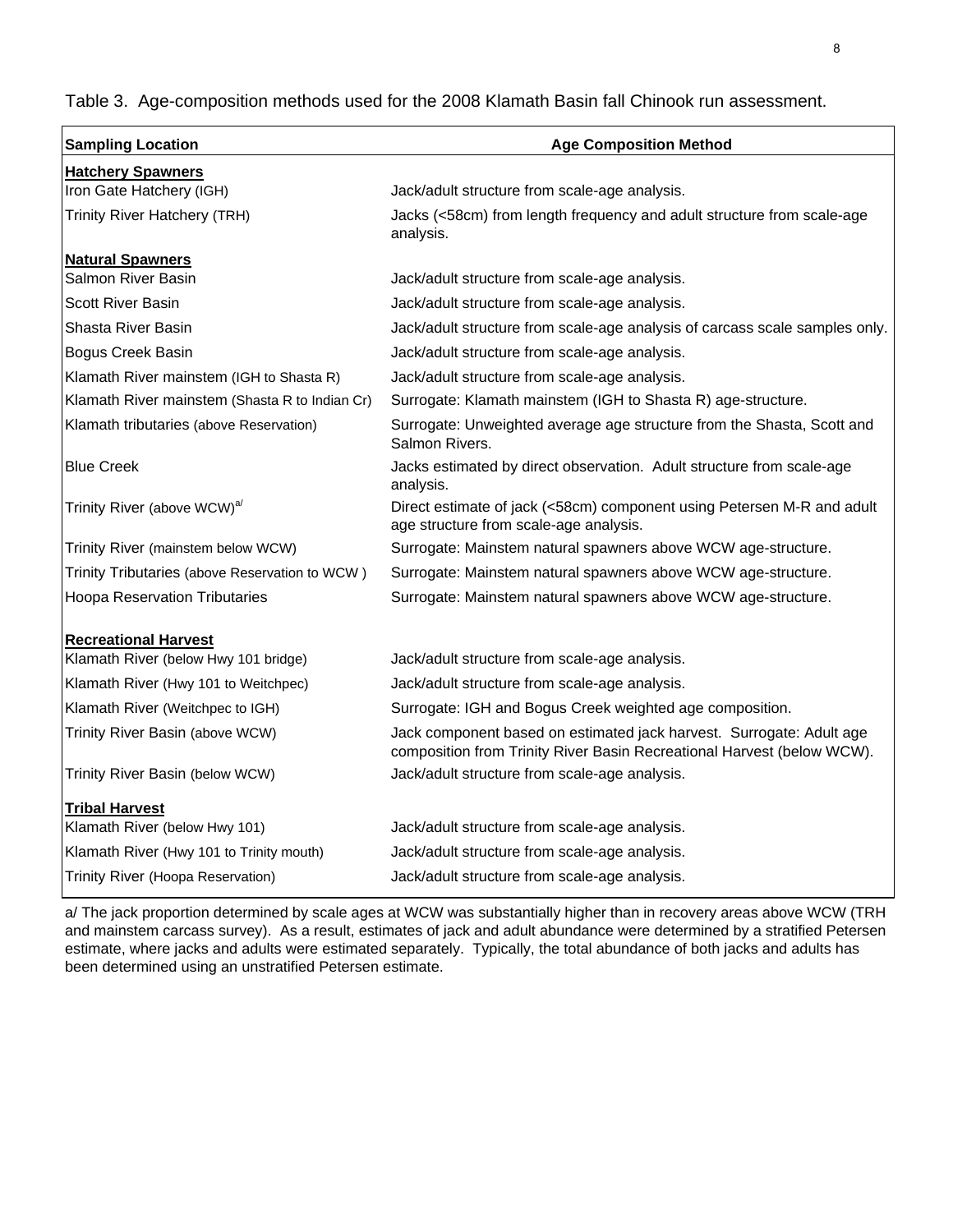| <b>Number</b> |       |      | Known Age |      |                |       |  |  |  |
|---------------|-------|------|-----------|------|----------------|-------|--|--|--|
|               |       | 2    | З         | 4    | 5              |       |  |  |  |
|               |       | 238  | 3         | 1    |                |       |  |  |  |
| Read          | 3     | 18   | 303       | 11   |                |       |  |  |  |
| Age           | 4     | 0    | 25        | 220  |                |       |  |  |  |
|               | 5     | O    | O         |      | 1              | Total |  |  |  |
|               | Total | 256  | 331       | 232  | $\overline{2}$ | 821   |  |  |  |
|               |       |      |           |      |                |       |  |  |  |
| Percentage    |       |      | Known Age |      |                |       |  |  |  |
|               |       | 2    | 3         | 4    | 5              |       |  |  |  |
|               |       | 0.93 | 0.01      | 0.00 | 0.00           |       |  |  |  |
| Read          | 3     | 0.07 | 0.92      | 0.05 | 0.00           |       |  |  |  |
| Age           | 4     | 0.00 | 0.08      | 0.95 | 0.50           |       |  |  |  |
|               | 5     | 0.00 | 0.00      | 0.00 | 0.50           |       |  |  |  |
|               | Total | 1.00 | 1.00      | 1.00 | 1.00           |       |  |  |  |
|               |       |      |           |      |                |       |  |  |  |

**Table 4a. 2008 Klamath River Basin scale validation matrices.**

# **Table 4b. 2008 Trinity River Basin scale validation matrices.**

| Number     |       |      | Known Age |      |      |       |
|------------|-------|------|-----------|------|------|-------|
|            |       | 2    | 3         | 4    | 5    |       |
|            | 2     | 43   | 0         | 0    | 0    |       |
| Read       | 3     |      | 109       | 2    |      |       |
| Age        | 4     | 0    | ი         | 159  |      |       |
|            | 5     | 0    |           | O    | 1    | Total |
| Total      |       | 44   | 109       | 161  | 1    | 315   |
| Percentage |       |      | Known Age |      |      |       |
|            |       | 2    | З         | 4    | 5    |       |
|            | 2     | 0.98 | 0.00      | 0.00 | 0.00 |       |
| Read       | 3     | 0.02 | 1.00      | 0.01 | 0.00 |       |
| Age        | 4     | 0.00 | 0.00      | 0.99 | 0.00 |       |
|            | 5     | 0.00 | 0.00      | 0.00 | 1.00 |       |
|            | Total | 1.00 | 1.00      | 1.00 | 0.00 |       |
|            |       |      |           |      |      |       |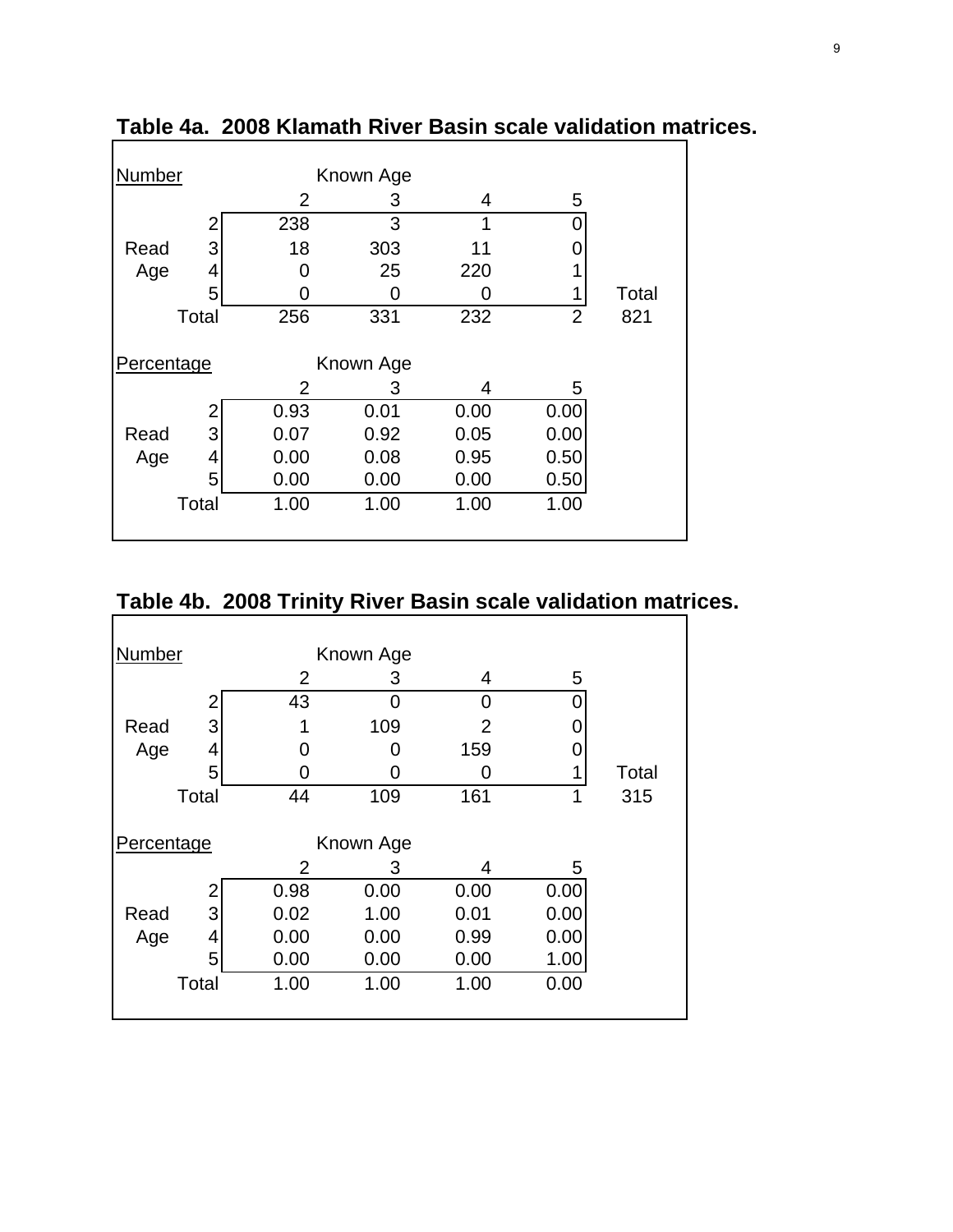Table 5. Age composition of the 2008 Klamath Basin fall Chinook run.

|                                                           |                |                 | AGE          |                      | Total  | Total  |
|-----------------------------------------------------------|----------------|-----------------|--------------|----------------------|--------|--------|
| <b>Escapement &amp; Harvest</b>                           | $\overline{2}$ | 3               | 4            | 5                    | Adults | Run    |
|                                                           |                |                 |              |                      |        |        |
| <b>Hatchery Spawners</b>                                  |                |                 |              |                      |        |        |
| Iron Gate Hatchery (IGH)                                  | 2,130          | 5,530           | 3,551        | 21                   | 9,101  | 11,231 |
| Trinity River Hatchery (TRH)                              | 800            | 1,485           | 2,961        | 5                    | 4,451  | 5,251  |
| <b>Hatchery Spawner subtotal</b>                          | 2,930          | 7,015           | 6,512        | $\overline{26}$      | 13,552 | 16,482 |
|                                                           |                |                 |              |                      |        |        |
| <b>Natural Spawners</b>                                   |                |                 |              |                      |        |        |
| Salmon River Basin                                        | 650            | 431             | 1,286        | 32                   | 1,749  | 2,399  |
| <b>Scott River Basin</b><br>Shasta River Basin            | 1,228          | 167             | 3,227        | 51                   | 3,445  | 4,673  |
|                                                           | 3,621          | 1,222           | 1,456        | 63                   | 2,741  | 6,362  |
| Bogus Creek Basin                                         | 1,565          | 1,076           | 1,911        | 14                   | 3,001  | 4,566  |
| Klamath River mainstem (IGH to Shasta R)                  | 834            | 960             | 3068         | 33                   | 4,060  | 4,894  |
| Klamath River mainstem (Shasta R to Indian Cr)            | 365            | 415             | 1341         | 14                   | 1,770  | 2,135  |
| Klamath Tributaries (above Trinity, including Pine Creek) | 1,073          | 396             | 1,416        | 33                   | 1,845  | 2,918  |
| <b>Blue Creek</b><br><b>Klamath Basin subtotal</b>        | 89             | $\overline{76}$ | 242          | 91                   | 409    | 498    |
|                                                           | 9,425          | 4,743           | 13,947       | 330                  | 19,020 | 28,445 |
| Trinity River (mainstem above WCW)                        | 6,997          | 2,444           | 7,962        | 78                   | 10,483 | 17,480 |
| Trinity River (mainstem below WCW)                        | 399            | 139             | 454          | 4                    | 598    | 997    |
| Trinity tributaries (above Reservation)                   | 160            | 56              | 182          | 2                    | 240    | 400    |
| Hoopa Reservation tributaries                             | 390            | 136             |              |                      | 584    | 974    |
| <b>Trinity Basin subtotal</b>                             | 7,946          | 2,775           | 444<br>9,042 | $\overline{4}$<br>88 | 11,905 | 19,851 |
|                                                           |                |                 |              |                      |        |        |
| <b>Natural Spawners subtotal</b>                          | 17,371         | 7,518           | 22,989       | 418                  | 30,925 | 48,296 |
| <b>Total Spawner Escapement</b>                           | 20,301         | 14,533          | 29,501       | 444                  | 44,477 | 64,778 |
|                                                           |                |                 |              |                      |        |        |
|                                                           |                |                 |              |                      |        |        |
| <b>Recreational Harvest</b>                               |                |                 |              |                      |        |        |
| Klamath River (below Hwy 101 bridge)                      | 521            | 36              | 99           | 7                    | 141    | 662    |
| Klamath River (Hwy 101 to Weitchpec)                      | 3,358          | 219             | 633          | 44                   | 896    | 4,254  |
| Klamath River (Weitchpec to IGH)                          | 160            | 285             | 236          | 1                    | 523    | 683    |
| Trinity River Basin (above WCW)                           | 139            | 44              | 181          | 0                    | 225    | 364    |
| Trinity River Basin (below WCW)                           | 75             | 14              | 65           | 0                    | 78     | 153    |
| <b>Subtotals</b>                                          | 4,253          | 598             | 1,214        | $\overline{52}$      | 1,863  | 6,116  |
|                                                           |                |                 |              |                      |        |        |
| <b>Tribal Harvest</b>                                     |                |                 |              |                      |        |        |
| Klamath River (below Hwy 101)                             | 302            | 2,546           | 14,102       | 1,062                | 17,710 | 18,012 |
| Klamath River (Hwy 101 to Trinity mouth)                  | 187            | 445             | 2,122        | 70                   | 2,636  | 2,823  |
| Trinity River (Hoopa Reservation)                         | 152            | 234             | 1,667        | 12                   | 1,913  | 2,065  |
| <b>Subtotals</b>                                          | 641            | 3,225           | 17,891       | 1,144                | 22,259 | 22,900 |
| <b>Total Harvest</b>                                      | 4,894          | 3,823           | 19,105       | 1,196                | 24,122 | 29,016 |
|                                                           |                |                 |              |                      |        |        |
| <b>Totals</b>                                             |                |                 |              |                      |        |        |
| Harvest and Escapement                                    | 25,195         | 18,356          | 48,606       | 1,640                | 68,599 | 93,794 |
| Recreational Angling Dropoff Mortality 2.04%              | 87             | 12              | 25           | 1                    | 38     | 125    |
| Tribal Net Dropoff Mortality 8.7%                         | 56             | 280             | 1,556        | 99                   | 1,935  | 1,991  |
| <b>Total River Run</b>                                    | 25,338         | 18,648          |              | 1,737                | 70,572 | 95,910 |
|                                                           |                |                 | 50,187       |                      |        |        |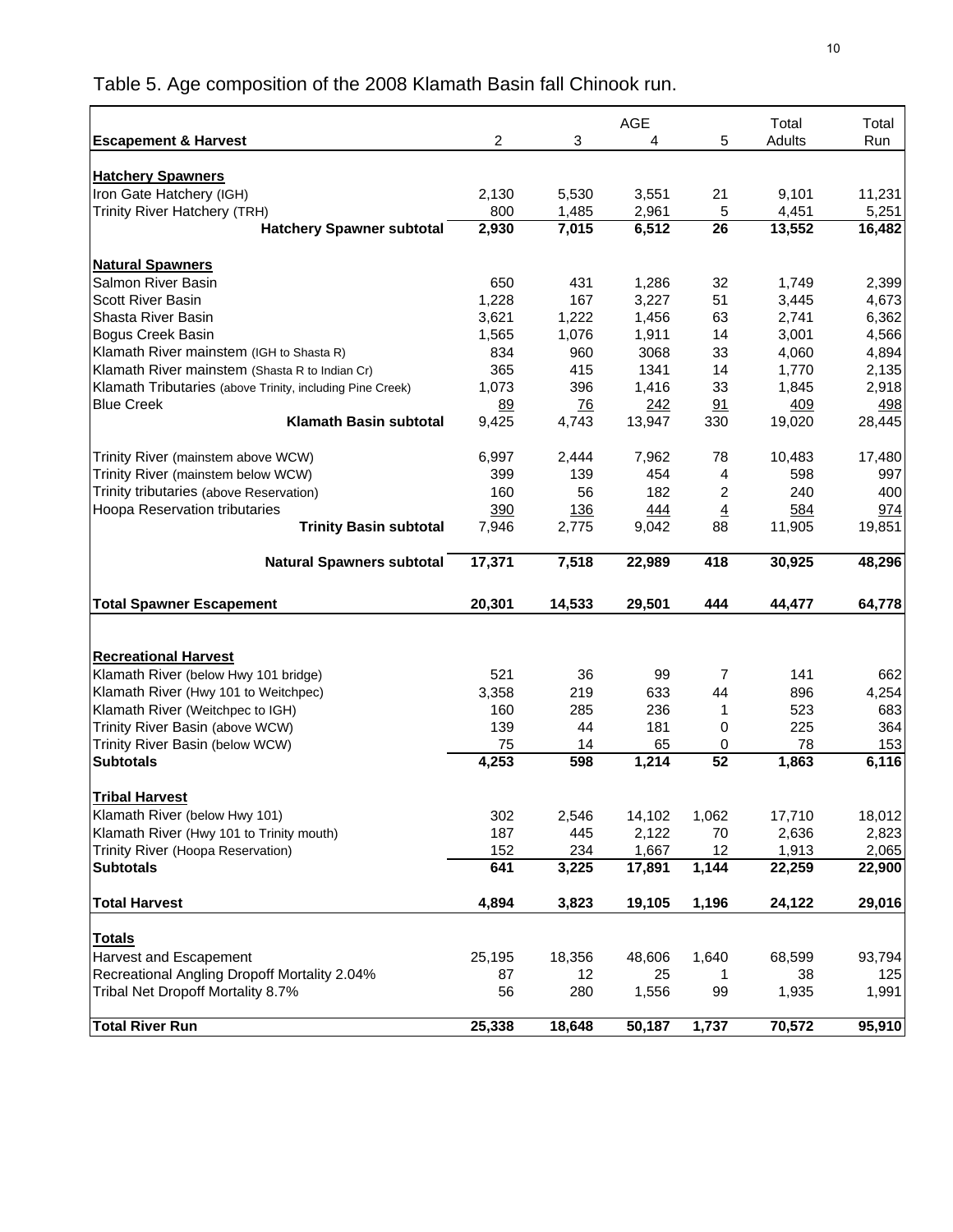|                                                           |                |              | <b>AGE</b>   |      |
|-----------------------------------------------------------|----------------|--------------|--------------|------|
| <b>Escapement &amp; Harvest</b>                           | $\overline{2}$ | 3            | 4            | 5    |
|                                                           |                |              |              |      |
| <b>Hatchery Spawners</b>                                  |                |              |              |      |
| Iron Gate Hatchery (IGH)                                  | 0.19           | 0.49         | 0.32         | 0.00 |
| <b>Trinity River Hatchery (TRH)</b>                       | 0.15           | 0.28         | 0.56         | 0.00 |
| <b>Hatchery Spawner subtotal</b>                          | 0.18           | 0.43         | 0.40         | 0.00 |
| <b>Natural Spawners</b>                                   |                |              |              |      |
| <b>Salmon River Basin</b>                                 | 0.27           | 0.18         | 0.54         | 0.01 |
| <b>Scott River Basin</b>                                  | 0.26           | 0.04         | 0.69         | 0.01 |
| <b>Shasta River Basin</b>                                 | 0.57           | 0.19         | 0.23         | 0.01 |
| <b>Bogus Creek Basin</b>                                  | 0.34           | 0.24         | 0.42         | 0.00 |
| Klamath River mainstem (IGH to Shasta R)                  | 0.17           | 0.20         | 0.63         | 0.01 |
| Klamath River mainstem (Shasta R to Indian Cr)            | 0.17           | 0.19         | 0.63         | 0.01 |
| Klamath Tributaries (above Trinity, including Pine Creek) | 0.37           | 0.14         | 0.49         | 0.01 |
| <b>Blue Creek</b>                                         | 0.18           | 0.15         | 0.49         | 0.18 |
| <b>Klamath Basin subtotal</b>                             | 0.33           | 0.17         | 0.49         | 0.01 |
|                                                           |                |              |              |      |
| Trinity River (mainstem above WCW)                        | 0.40           | 0.14         | 0.46         | 0.00 |
| Trinity River (mainstem below WCW)                        | 0.40           | 0.14         | 0.46         | 0.00 |
| Trinity tributaries (above Reservation)                   | 0.40           | 0.14         | 0.46         | 0.00 |
| Hoopa Reservation tributaries                             | 0.40           | 0.14         | 0.46         | 0.00 |
| <b>Trinity Basin subtotal</b>                             | 0.40           | 0.14         | 0.46         | 0.00 |
| <b>Natural Spawners subtotal</b>                          | 0.36           | 0.16         | 0.48         | 0.01 |
|                                                           |                |              |              |      |
| <b>Total Spawner Escapement</b>                           | 0.31           | 0.22         | 0.46         | 0.01 |
|                                                           |                |              |              |      |
| <b>Recreational Harvest</b>                               |                |              |              |      |
| Klamath River (below Hwy 101 bridge)                      | 0.79           | 0.05         | 0.15         | 0.01 |
| Klamath River (Hwy 101 to Weitchpec)                      | 0.79           | 0.05         | 0.15         | 0.01 |
| Klamath River (Weitchpec to IGH)                          | 0.23           | 0.42         | 0.35         | 0.00 |
| Trinity River Basin (above WCW)                           | 0.38           | 0.12         | 0.50         | 0.00 |
| Trinity River Basin (below WCW)                           | 0.49           | 0.09         | 0.42         | 0.00 |
| <b>Subtotals</b>                                          | 0.70           | 0.10         | 0.20         | 0.01 |
|                                                           |                |              |              |      |
| <b>Tribal Harvest</b>                                     |                |              |              |      |
| Klamath River (below Hwy 101)                             | 0.02           | 0.14         | 0.78         | 0.06 |
| Klamath River (Hwy 101 to Trinity mouth)                  | 0.07           | 0.16         | 0.75         | 0.02 |
| Trinity River (Hoopa Reservation)                         | 0.07           | 0.11         | 0.81         | 0.01 |
| <b>Subtotals</b>                                          | 0.03           | 0.14         | 0.78         | 0.05 |
| <b>Total Harvest</b>                                      | 0.17           | 0.13         | 0.66         | 0.04 |
|                                                           |                |              |              |      |
| <b>Totals</b>                                             |                |              |              |      |
| Harvest and Escapement                                    | 0.27           | 0.20         | 0.52         | 0.02 |
| Recreational Angling Dropoff Mortality 2.04%              | 0.70<br>0.03   | 0.10<br>0.14 | 0.20<br>0.78 | 0.01 |
| Tribal Net Dropoff Mortality 8.7%                         |                |              |              | 0.05 |
| Total River Run                                           | 0.26           | 0.19         | 0.52         | 0.02 |

# Table 6. Age proportion of the 2008 Klamath Basin fall Chinook run.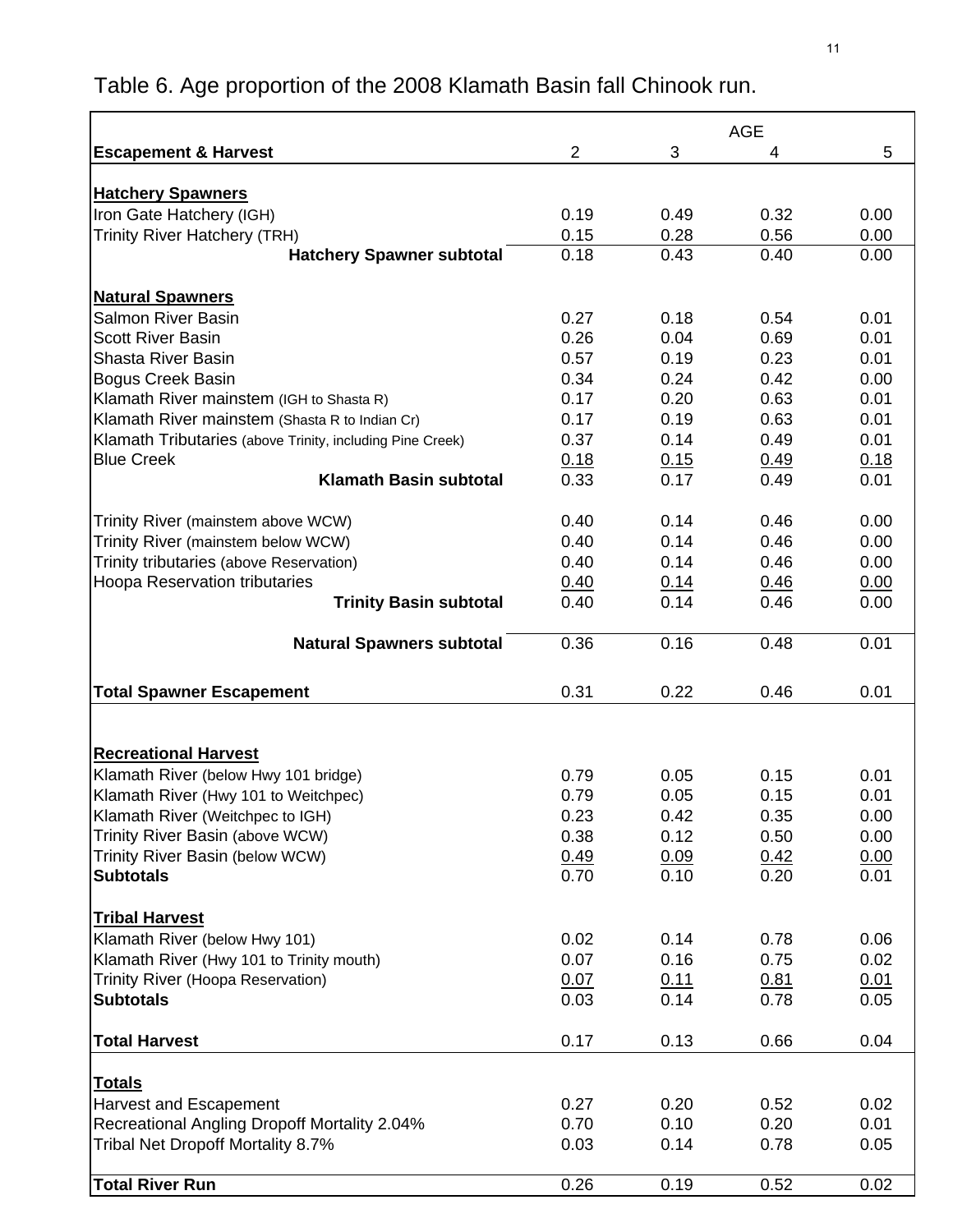# **Appendix A: Estimation of escapement age-composition from a random sample containing known-age (CWT) and unknown read-age fish.**

Denote the escapement at age as  $\{N_a, a = 2,3,4,5\}$ ,  $N = \sum N_a$ , and for the random sample of size  $(n + m)$  fish, denote the following quantities:

- known-age fish: number at age  $\{n_a, a = 2, 3, 4, 5\}$ ,  $n = \sum n_a$ ,  $p_a = n_a / n$ .
- unknown read-age fish: number at age  $\{m_a, a = 2, 3, 4, 5\}$ ,  $m = \sum m_a$ ,  $r_a = m_a / m$ .
- bias-corrected unknown read-age proportions:  $\{r_a, a = 2,3,4,5\}$ ,  $r_a = r_a^* + r_a^* + r_b^*$ .
- age-2 proportion as estimated by size-frequency:  $s_2$ .
- 1. Age 2–5 escapement by scales. Estimate  $N_a$  as the sample known-age *a* fish plus the unknown age portion of the escapement times the estimated age *a* proportion (biascorrected):

$$
N_a = np_a + (N - n)r_a^*, \ \ a = 2,3,4,5.
$$

2. Age-2 escapement by size-frequency, age  $3-5$  escapement by scales. Estimate  $N<sub>2</sub>$  as the total escapement times the size-frequency based estimated age-2 proportion. Estimate *Na* for *a* = 3,4,5 as the sample known-age *a* fish plus the unknown age portion of the adult escapement times the age *a* proportion among adults (bias-corrected):

$$
N_a = \begin{cases} N s_2, & a = 2 \\ np_a + [N(1 - s_2) - n(1 - p_2)](r_a \cdot r_a), & a = 3, 4, 5 \end{cases}
$$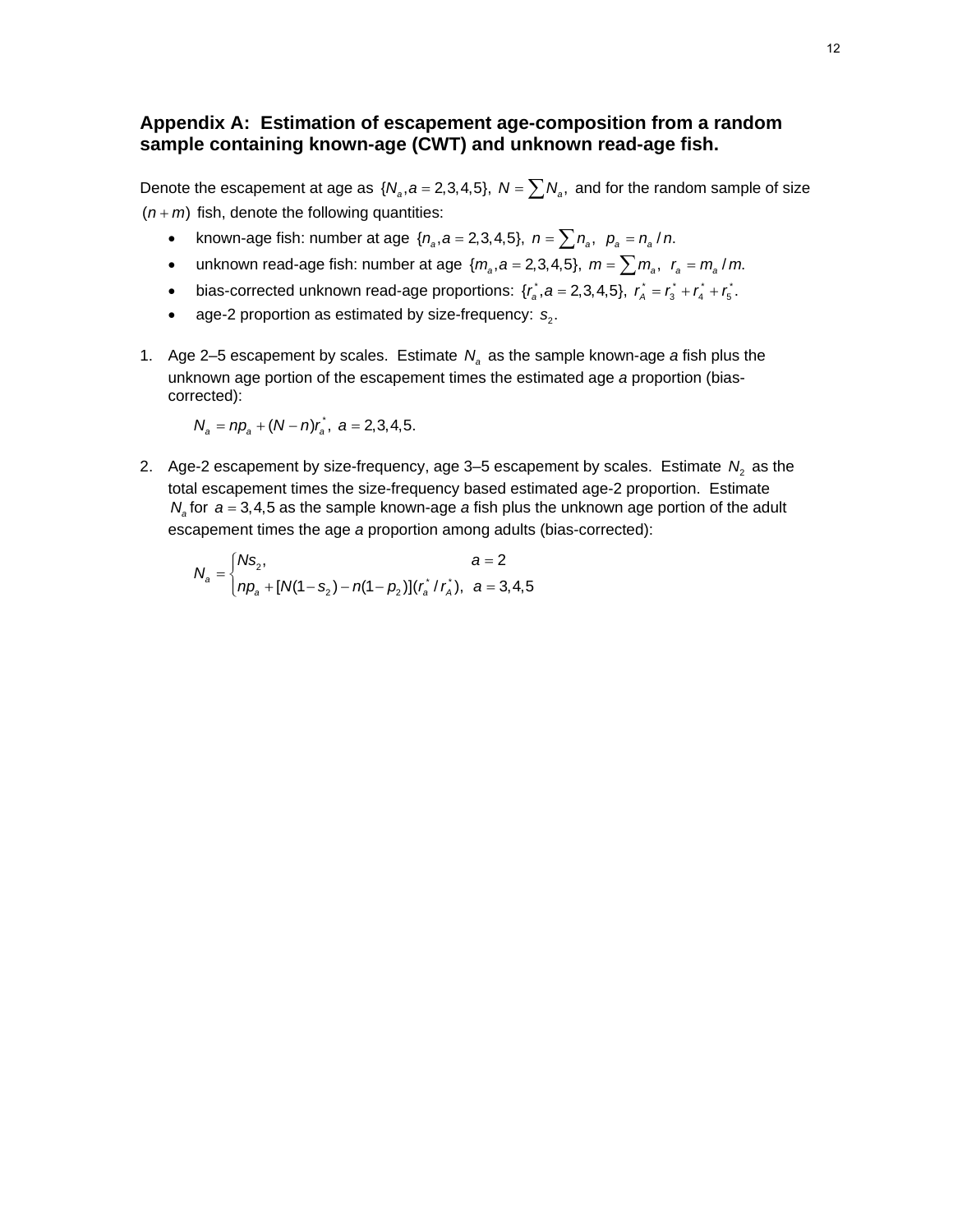#### **Appendix B. Klamath River – 2008 Details.**

#### *Iron Gate Hatchery*

A system[a](#page-12-0)tic random bio-sample<sup>a</sup> was obtained from every tenth Chinook returning to IGH in 2008. Additionally every ad-clip fish not occurring in the random sample was bio-sampled as nonrandom. A representative sub-sample was obtained by systematically discarding every third scale sample packet obtained in the random 1:10 bio-sample collected at IGH. Scale-based age composition was used to apportion all age classes. Age composition was estimated from a total of 1,564 scales of which 489 came from known-age, CWT fish.

#### *Bogus Creek*

Total run was estimated by summing carcasses encountered below the video weir and videography (since 2002) counts above the weir. Biological samples were obtained from all areas using a systematic random sample of 1:4. Additionally, biological data were obtained from a non-random collection of every ad-clipped fish encountered. Age composition was estimated from a total of 689 scales of which 31 came from known-age, CWT fish.

#### *Shasta River*

Total run estimated by videography (since 1998) while bio-samples were collected from all recovered carcasses for surveys in the lower 7 miles on public and private lands where access is granted. An additional 6 miles of valley area were surveyed on Nature Conservancy and adjoining Busk Ranch properties. Bio-samples were also obtained from all fish that washed back onto the counting weir. Age composition was estimated from a total of 204 scales of which 1 came from known-age, CWT fish.

#### *Scott River*

Total escapement was obtained using a Schaefer carcass mark-recapture estimator for reaches below a resistance board weir installed near Jones Beach river mile 21. Videography was used to estimate the population above the weir augmented with carcass surveys above the weir for biological samples. Biosamples were obtained from all carcasses encountered. Age composition was estimated from a total of 1,107 scales of which none were from known-age, CWT fish.

#### *Salmon River*

In past years, carcass mark-recapture was use to estimate total fall Chinook spawners in Salmon River. However, surveys were suspended due to high flows over two weeks in early November coinciding with the peak spawning period. This resulted in poor recoveries for carcasses marked just prior to the high flow event. The total run estimate was generated by redd surveys conducted prior to these high flows and surveys conducted after flows receded. Age composition was estimated from a total of 297 scales of which none were from known-age, CWT fish.

#### *Klamath River Tributaries (above Reservation)*

The adult run estimate was obtained by multiplying total redd counts by two and adding the total of live fish observed during the final survey in each tributary. Due to insufficient collection of scales, Chinook from these tributaries were apportioned by age using a surrogate of un-weighted average proportions estimated for the Salmon, Shasta, and Scott rivers combined.

#### *Klamath River Mainstem*

 $\overline{a}$ 

For the upper reach (IGH to Shasta River section), the total population was estimated by combined Petersen K-sample (multiple mark, multiple recapture). Age composition was estimated from a total of 888 scales of which none were from known-age, CWT fish.

<span id="page-12-0"></span><sup>&</sup>lt;sup>a</sup> Biological samples ("bio-samples") of live fish or carcasses generally included: sex, fork length, tags or marks, and CWT recovery from ad-clipped fish.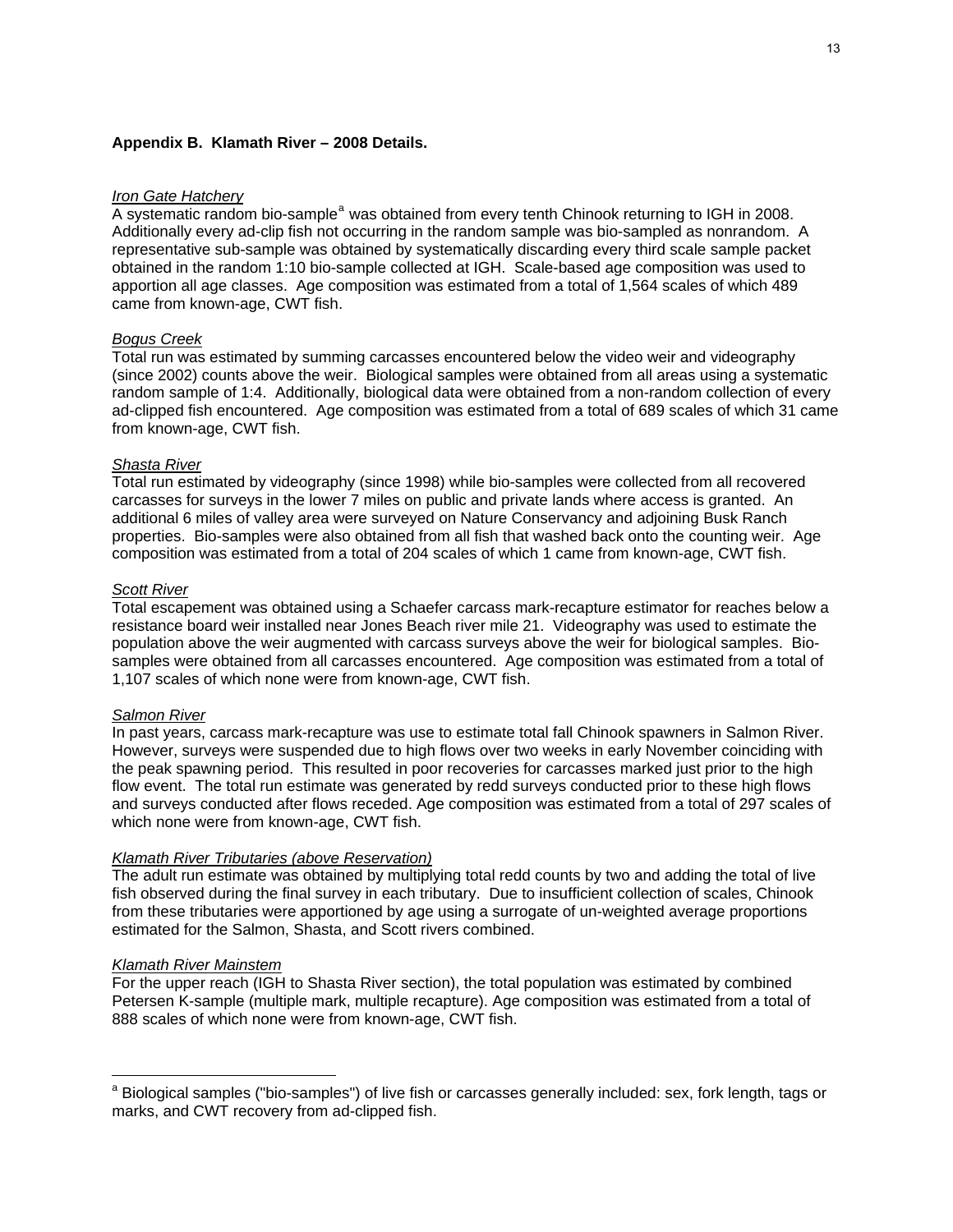Redds were multiplied by two to estimate the adult run in the lower reach (Shasta to Indian Creek section). The scale-age proportion from the upper reach were used as a surrogate to estimate jacks and assign adult age proportions.

#### *Lower Klamath River Creel*

The total harvest was estimated by creel census for the combined area (above Highway 101 bridge to Weitchpec, and Highway 101 bridge to mouth). Age composition was estimated from a total of 793 scales of which 26 were from known-age, CWT fish.

### *Upper Klamath River Recreational Fishery*

There was no creel census in this sub-area in 2008. Harvest data were available from creel census of the lower and upper river fisheries in 1999 through 2002. The ratio of average total adult harvest (upper river recreational harvest plus lower river recreational harvest) versus average adult harvest in the lower area for these years (ratio = 1.504) was used to estimate total Klamath river recreational harvest in 2008, given the estimated lower river harvest. The upper river harvest was then calculated indirectly by subtracting the lower river harvest from the total harvest. The number of jacks and adult age assignments were estimated by applying the scale-based age proportions obtained from the weighted average age composition of Bogus Creek and IGH combined.

#### *Yurok Tribal Estuary Fishery (Klamath mouth to Hwy 101)*

Yurok harvest in the estuary area was estimated by hourly stratified effort and catch per effort methods. The fishery was closed on Wednesdays and Thursdays and between the hours of 10 PM and 8 AM on fishing days. Age composition was estimated from a total of 1,278 scales, of which 99 were from knownage, CWT fish.

#### *Yurok Tribal Above 101*

Yurok harvest in this sub area was estimated by daily effort and catch per effort estimation. The fishery was closed on Wednesdays and Thursdays. Age composition was estimated from a total of 1,454 scales, of which 17 were from known-age, CWT fish.

#### *Blue Creek*

Peak count for jacks and adults from snorkel surveys and adult age-structure derived from scale samples. A total of 47 scales were used of which none were from known-age, CWT fish.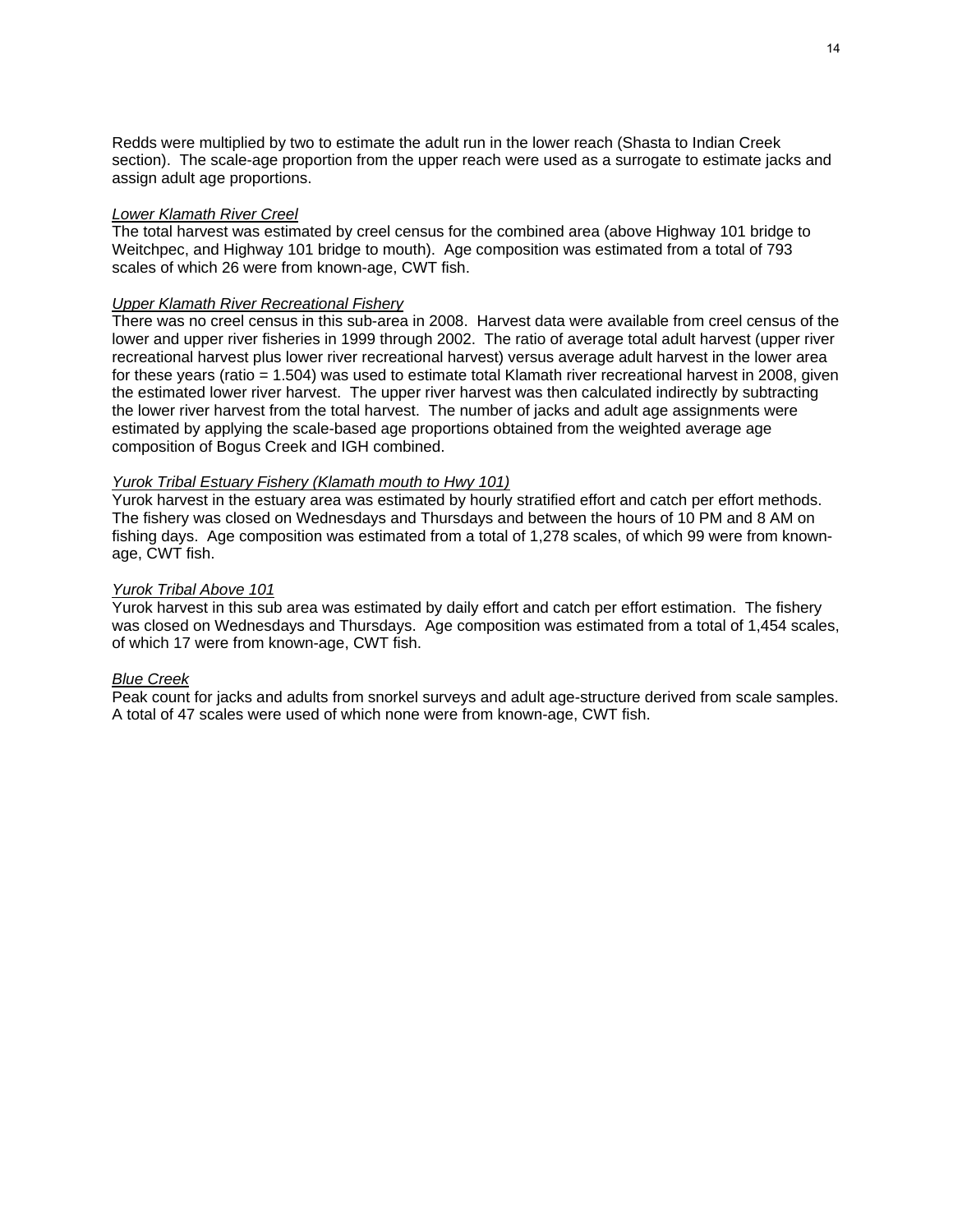#### **Appendix C. Trinity River – 2008 Details.**

#### *Trinity River Hatchery (TRH)*

Sampling for scales was conducted in a systematic (1:5) random manner. Ad-clipped and non-ad-clipped fish were selected with equal probability. A total of 1,010 scales were aged of which 213 scales came from known-age, CWT fish. The jack component was estimated based on a < 58 cm cut off for age-2 fish. Scale samples were used to apportion the adult hatchery return into age classes.

#### *Upper Trinity River Recreational Harvest*

The general method for estimating the upper Trinity recreational harvest depends on the application of reward/non-reward program tags at the Willow Creek Weir (WCW) and subsequently returned by anglers. The harvest of jacks and adults was estimated using harvest rate estimates based on returns of WCW program tags and the total run estimated above WCW. The adult age-proportions estimated for the Lower Trinity River Creel were used as a surrogate for the adult component.

#### *Lower Trinity River Creel*

Roving creel census implemented in Trinity River below the WCW. A total of 20 scales were aged of which 1 was from known-age, CWT fish. Total harvest was apportioned by age using the scale-age proportions.

#### *Upper Trinity River Natural Escapement*

The natural escapement in the upper Trinity River above WCW was estimated by subtracting the agespecific returns to TRH and age-specific recreational harvest above WCW from the total estimated run above WCW. Total run above WCW was estimated using a stratified Petersen mark-recapture estimator for jacks (< 58 cm) and adults, separately. The age structure of the run was estimated using the jack run estimate and the adult age-composition from the scales collected at WCW applied to the adult run portion. A total of 920 scales were aged of which 41 were from known-age, CWT fish.

#### *Lower Trinity River Natural Escapement:*

The Lower Trinity natural escapement estimation area included total spawners estimated in both mainstem and tributary sub-areas (redds X 2). No scales were collected from the mainstem, and only 5 scales were collected from the tributary sub-area. Ages were apportioned using the "Upper Trinity Natural Escapement" proportions as a surrogate.

#### *Hoopa Valley Tribal Harvest*

Hoopa Valley Tribal harvest is a composite of the gillnet and hook-and-line fisheries prosecuted by Tribal members. A total of 821 scales were aged of which 60 were from known-age, CWT fish. The total harvest was apportioned by age using these scale-age proportions.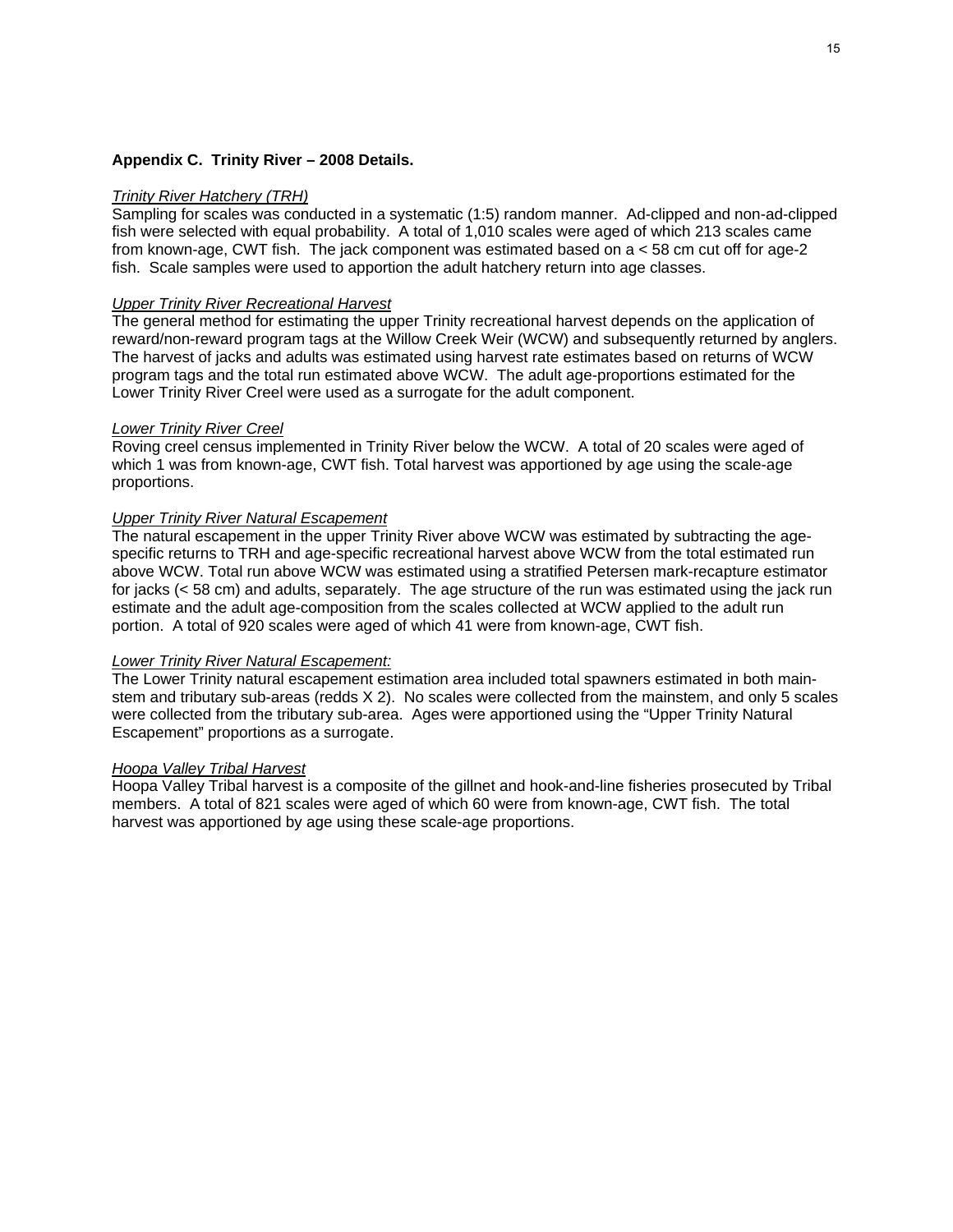# **Appendix D. 2008 Klamath age analysis**

| Unknown scales age composition as read                   |                  |                  |                |                         |                  |  |  |  |  |  |
|----------------------------------------------------------|------------------|------------------|----------------|-------------------------|------------------|--|--|--|--|--|
|                                                          | $AGE$ 2          | AGE 3            | AGE 4          | AGE 5                   | <b>TOTAL</b>     |  |  |  |  |  |
| <b>BOGUS</b>                                             | 213              | 169              | 275            | 1                       | 658              |  |  |  |  |  |
| <b>IGH</b>                                               | 197              | 510              | 367            | 1                       | 1,075            |  |  |  |  |  |
| <b>SALMON</b>                                            | 76               | 62               | 157            | $\overline{\mathbf{c}}$ | 297              |  |  |  |  |  |
| <b>SCOTT</b>                                             | 274              | 93               | 734            | 6                       | 1,107            |  |  |  |  |  |
| SHASTA (no weir)                                         | 108              | 46               | 48             | 1                       | 203              |  |  |  |  |  |
| <b>MAINSTEM</b>                                          | 145              | 195              | 545            | 3                       | 888              |  |  |  |  |  |
| <b>UR TRIBS</b>                                          | $\boldsymbol{0}$ | 0                | 0              | 0                       | 0                |  |  |  |  |  |
| <b>LRC</b>                                               | 565              | 83               | 115            | 4                       | 767              |  |  |  |  |  |
| <b>YTFP EST</b>                                          | 24               | 196              | 924            | 35                      | 1,179            |  |  |  |  |  |
| YTFP M&U                                                 | 96               | 263              | 1,060          | 18                      | 1,437            |  |  |  |  |  |
| <b>BLUE CRK</b>                                          | 20               | 5                | 16             | 6                       | 47               |  |  |  |  |  |
|                                                          | 1718             | 1622             | 4241           | 77                      | 7658             |  |  |  |  |  |
|                                                          |                  |                  |                |                         |                  |  |  |  |  |  |
| Unknown scales corrected age proportions (Kimura method) |                  |                  |                |                         |                  |  |  |  |  |  |
|                                                          | AGE <sub>2</sub> | AGE <sub>3</sub> | AGE 4          | AGE 5                   | <b>TOTAL</b>     |  |  |  |  |  |
| <b>BOGUS</b>                                             | 0.3440           | 0.2324           | 0.4206         | 0.0030                  | 1.0              |  |  |  |  |  |
| <b>IGH</b>                                               | 0.1909           | 0.4870           | 0.3202         | 0.0019                  | 1.0              |  |  |  |  |  |
| <b>SALMON</b>                                            | 0.2710           | 0.1795           | 0.5361         | 0.0135                  | 1.0              |  |  |  |  |  |
| <b>SCOTT</b>                                             | 0.2627           | 0.0358           | 0.6907         | 0.0108                  | 1.0              |  |  |  |  |  |
| SHASTA (no weir)                                         | 0.5693           | 0.1920           | 0.2289         | 0.0099                  | 1.0              |  |  |  |  |  |
| <b>MAINSTEM</b>                                          | 0.1708           | 0.1942           | 0.6282         | 0.0068                  | 1.0              |  |  |  |  |  |
| <b>UR TRIBS</b>                                          |                  |                  |                |                         |                  |  |  |  |  |  |
| <b>LRC</b>                                               | 0.7912           | 0.0497           | 0.1487         | 0.0104                  | 1.0              |  |  |  |  |  |
| <b>YTFP EST</b>                                          | 0.0169           | 0.1397           | 0.7840         | 0.0594                  | 1.0              |  |  |  |  |  |
| YTFP M&U                                                 | 0.0669           | 0.1558           | 0.7523         | 0.0251                  | 1.0              |  |  |  |  |  |
| <b>BLUE CRK</b>                                          | 0.4255           | 0.1064           | 0.3404         | 0.1277                  | 1.0              |  |  |  |  |  |
|                                                          |                  |                  |                |                         |                  |  |  |  |  |  |
| <b>Known CWT ages</b>                                    | a/               |                  |                |                         |                  |  |  |  |  |  |
|                                                          | AGE <sub>2</sub> | AGE 3            | AGE 4          | AGE <sub>5</sub>        | <b>TOTAL</b>     |  |  |  |  |  |
| <b>BOGUS</b>                                             | 10               | 25               | 9              | 0                       | 44               |  |  |  |  |  |
| <b>IGH</b>                                               | 119              | 399              | 177            | 1                       | 696              |  |  |  |  |  |
| <b>SALMON</b>                                            | 0                | 0                | $\pmb{0}$      | 0                       | 0                |  |  |  |  |  |
| <b>SCOTT</b>                                             | 0                | 0                | 0              | 0                       | 0                |  |  |  |  |  |
| <b>SHASTA</b>                                            | 0                | 1                | 0              | 0                       | 1                |  |  |  |  |  |
| <b>MAINSTEM</b>                                          | 3                | 15               | 13             | 0                       | 31               |  |  |  |  |  |
| <b>UR TRIBS</b>                                          | 0                | 0                | 0              | 0                       | $\pmb{0}$        |  |  |  |  |  |
| <b>LRC</b>                                               | 14               | 12               | 6              | 0                       | 32               |  |  |  |  |  |
| YTFP EST                                                 | $\boldsymbol{0}$ | 50               | 94             | 1                       | 145              |  |  |  |  |  |
| YTFP M&U                                                 | $\mathbf 0$      | 9                | 19             | 0                       | 28               |  |  |  |  |  |
| <b>BLUE CRK</b>                                          | 0                | 0                | 0              | 0                       | 0                |  |  |  |  |  |
|                                                          | 146              | 511              | 318            | $\overline{2}$          | $\overline{977}$ |  |  |  |  |  |
| Breakout within strata                                   |                  |                  |                |                         |                  |  |  |  |  |  |
| Bogus1                                                   | 3                | 9                | 7              | 0                       | 19               |  |  |  |  |  |
| Bogus2                                                   | $\overline{7}$   | 16               | $\overline{c}$ | 0                       | 25               |  |  |  |  |  |
| $LRC - Io$                                               | $\pmb{0}$        | 3                | 1              | 0                       | 4                |  |  |  |  |  |
| LRC - mid                                                | 14               | 9                | 5              | 0                       | 28               |  |  |  |  |  |
| <b>YTFP MID</b>                                          | $\boldsymbol{0}$ | 5                | 5              | 0                       | 10               |  |  |  |  |  |
| YTFP UP                                                  | $\mathbf 0$      | 4                | 14             | 0                       | 18               |  |  |  |  |  |

a/ Table includes known-age fish whose scales were not mounted / read.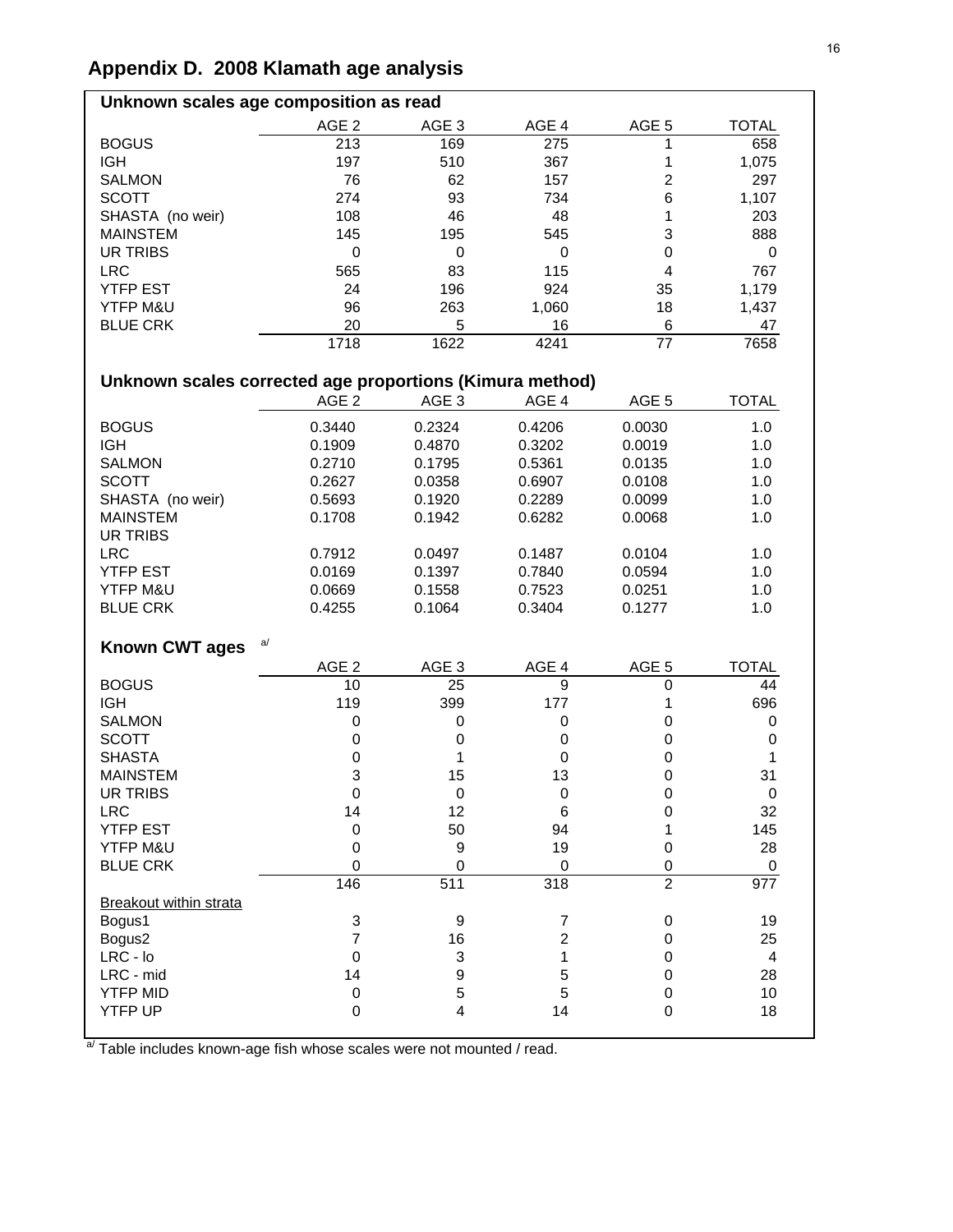# Appendix E. 2008 Trinity age analysis

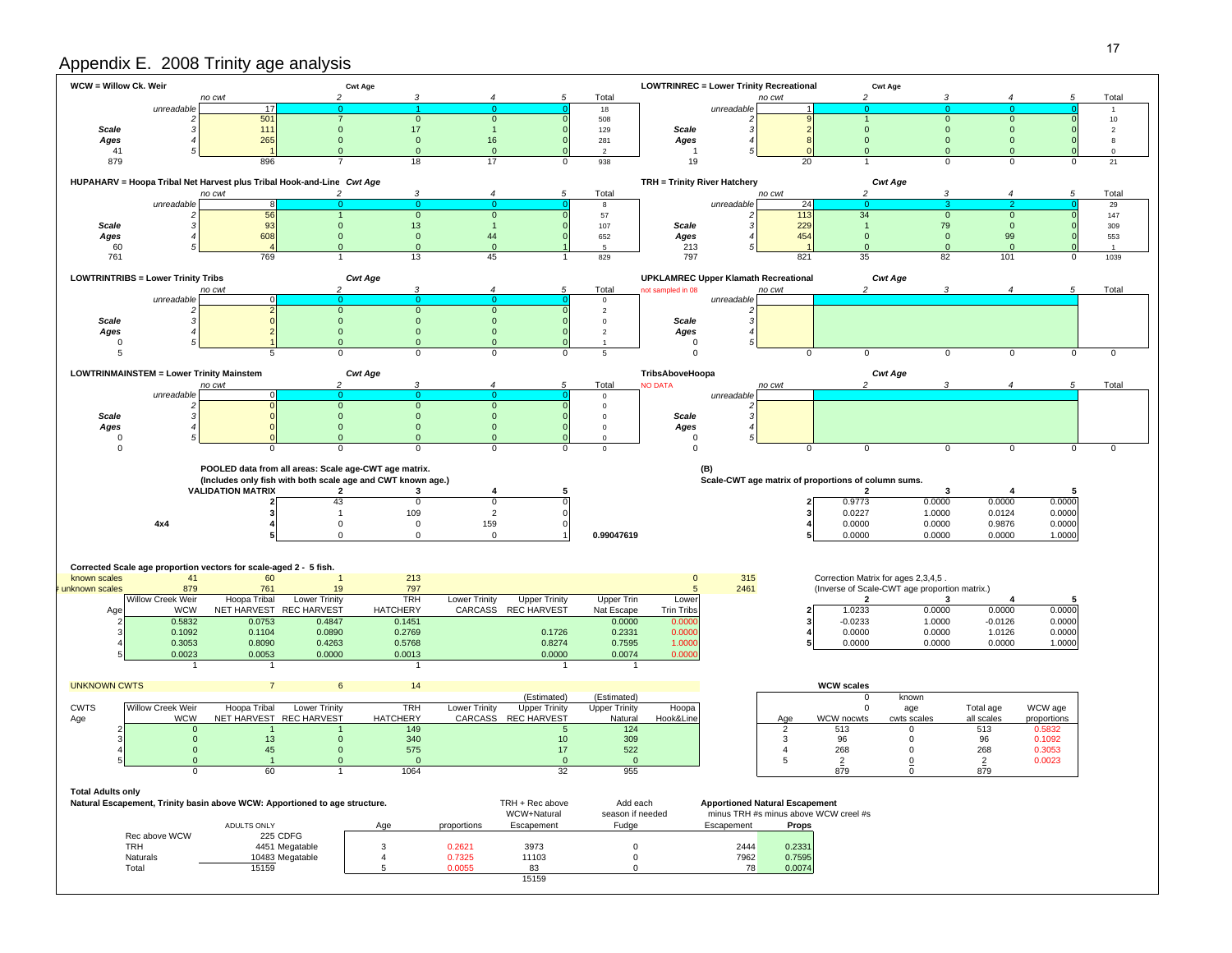### **Appendix F. 2008 Klamath Basin fall Chinook age-composition calculation worksheet. <sup>2008</sup>**

|                                                                      | #                       | #                       | Total              |                                                                 | CALCULATED AGE    |                             |                                |                  |                                            |                           | SCALE AGE PROPORTIONS (unknowns)                 |                           |                                    |                        | Scales read or                    | Length Freq &                    |
|----------------------------------------------------------------------|-------------------------|-------------------------|--------------------|-----------------------------------------------------------------|-------------------|-----------------------------|--------------------------------|------------------|--------------------------------------------|---------------------------|--------------------------------------------------|---------------------------|------------------------------------|------------------------|-----------------------------------|----------------------------------|
| <b>Hatchery spawners</b><br>Iron Gate Hatchery (IGH)                 | Grilse<br>2130          | Adults<br>9101          | Run                | $\overline{2}$<br>2130                                          | 3<br>5530         | 4<br>3551                   | 21                             | 5 Total<br>11231 |                                            | 2                         | 3<br>0.4870                                      | 4<br>0.3202               | 0.0019                             | 5 Total<br>1.0         |                                   | Redd counts<br><=59cm            |
|                                                                      |                         |                         | 11231              |                                                                 |                   |                             |                                |                  | scales<br>IGH cwts                         | 0.1909<br>119             | 399                                              | 177                       | -1                                 | 696                    | 1,075                             |                                  |
| Trinity River Hatchery (TRH)                                         | 800                     | 4451                    | 525                | 800                                                             | 1485              | 2961                        | 5                              | 525              | scales                                     | count                     | 0.3238                                           | 0.6747                    | 0.0015                             | 1.000                  | 797                               | =57cm act count                  |
| Hatchery spawner subtotal:                                           | 2930<br>0.152           | 13552                   | 16482              | 2930                                                            | 7015              | 6512<br>proportion hatchery | 26                             | 1648<br>0.172    | TRH cwts                                   | 149<br>0.16               | 340<br>0.37                                      | 575<br>0.63               | $\mathbf 0$<br>0.00                | 915                    |                                   |                                  |
| <b>Natural Spawners</b>                                              |                         |                         |                    |                                                                 |                   |                             |                                |                  |                                            |                           | stratified jack estimate                         |                           |                                    |                        |                                   | Live                             |
| Trinity River mainstem above WCW<br>Trinity River mainstem below WCW | 6997<br>399             | 10483<br>598            | 17480<br>997       | 6997<br>399                                                     | 2444<br>139       | 7962<br>454                 | 78<br>$\overline{4}$           | 17480<br>997     |                                            | scales 0.40029<br>0.40029 | 0.23311<br>0.23311                               | 0.75949<br>0.75949        | 0.00740<br>0.00740                 | 1.0<br>1.0             | TR above WCW                      | Redds<br>adults<br>299           |
| Salmon River Basin (includes Wooley Cr)                              | 650                     | 1749                    | 2399               | 650                                                             | 431               | 1286                        | 32                             | 2399             | scales                                     | 0.27101                   | 0.17946                                          | 0.53606                   | 0.01347                            | 1.0                    | 297                               | 54<br>779                        |
| <b>Scott River</b>                                                   | 1228                    | 3445                    | 467                | 1228                                                            | 167               | 3227                        | 51                             | 4673             | scales                                     | 0.26268                   | 0.03583                                          | 0.69065                   | 0.01084                            | 1.0                    | 1,107                             | <=60cm                           |
| Shasta River                                                         | 3621                    | 2741                    | 6362               | 3621                                                            | 1222              | 1456                        | 63                             | 6362             | scales<br>Shasta CWT                       | 0.56932<br>0              | 0.19196<br>-1                                    | 0.22887<br>0              | 0.00985<br>$\Omega$                | 1.0<br>$\overline{1}$  | 203                               | <=59cm                           |
| <b>Bogus Creek</b>                                                   | 1565                    | 3001                    | 4566               | 1565                                                            | 1076              | 1911                        | 14                             | 4566             | scales                                     | 0.34397                   | 0.23237                                          |                           | 0.42062 0.00304                    | 1.0                    | 658                               | <=62cm                           |
|                                                                      |                         |                         |                    |                                                                 |                   |                             |                                |                  | Bogus CWT                                  | 10                        | 25                                               | 9                         | $\Omega$                           | 44                     |                                   |                                  |
| Main stem Klamath (IGH to Shasta R)                                  | 834                     | 4060                    | 4894               | 834                                                             | 960               | 3068                        | 33                             | 4894             | scales                                     | 0.17083<br>3              | 0.19423<br>15                                    | 0.62818<br>13             | 0.00676<br>$\Omega$                | 1.0<br>31              | 888<br>31                         | <=59cm                           |
| Main stem Klamath (Shasta R to Indian Cr)                            | 365                     | 1770                    | 2135               | 365                                                             | 415               | 1341                        | 14                             | 2135             | Upper main 0.17083                         |                           | 0.19423                                          | 0.62818                   | 0.00676                            |                        | 1.0 Upper Klam main               | 885 redds                        |
| subtotal:                                                            | 15,659                  | 27,847                  | 43,506             | 15,659                                                          | 6,854             | 20,705                      | 289                            | 43,50            |                                            |                           |                                                  |                           |                                    |                        |                                   |                                  |
|                                                                      |                         | Surrogate               |                    | Iron Gate+Bogus Weighted Totals (up Klam creel surrogat<br>3695 | 6605              | 5462                        | 34                             | 15797            |                                            | SSS 0.36767               | Unweighted Salmon Scott Shasta (SSS) - SURROGATE | 0.13575  0.48519  0.01139 |                                    | 1.0                    |                                   | Live                             |
| <b>Klamath Tributaries</b>                                           |                         |                         |                    |                                                                 |                   |                             |                                |                  |                                            |                           |                                                  |                           |                                    |                        |                                   | adults<br>Redds                  |
| Aiken Cr.                                                            | 0                       | $\mathbf 0$             | $\Omega$           | 0                                                               | 0                 | 0                           | 0                              |                  | <b>SSS</b>                                 | 0.36767                   | 0.13575                                          |                           | 0.48519 0.01139                    |                        |                                   | $\Omega$                         |
| Beaver Cr.<br>Bluff Cr.                                              | 209<br>$\mathbf 0$      | 360<br>$\mathbf 0$      | 569<br>$\mathbf 0$ | 209<br>$^{\circ}$                                               | 77<br>$\mathbf 0$ | 276<br>$^{\circ}$           | 6<br>$\mathbf 0$               | 569<br>$\Omega$  | <b>SSS</b><br>SSS                          | 0.36767<br>0.36767        | 0.13575<br>0.13575                               |                           | 0.48519 0.01139<br>0.48519 0.01139 |                        |                                   | 180<br>$\overline{0}$            |
| Boise Cr.                                                            | 12                      | 20                      | 32                 | 12                                                              | $\overline{4}$    | 15                          | 0                              | 32               | SSS                                        | 0.36767                   | 0.13575                                          |                           | 0.48519 0.01139                    |                        |                                   | 10                               |
| Camp Cr.                                                             | 206                     | 354                     | 560                | 206                                                             | 76                | 272                         | 6                              | 560              | <b>SSS</b>                                 | 0.36767                   | 0.13575                                          |                           | 0.48519 0.01139                    |                        |                                   | 177                              |
| Clear Cr.<br>Dillon Cr.                                              | 98<br>37                | 168<br>63               | 266<br>100         | 98<br>37                                                        | 36<br>14          | 129<br>48                   | 3<br>$\mathbf{1}$              | 266<br>100       | <b>SSS</b><br><b>SSS</b>                   | 0.36767<br>0.36767        | 0.13575<br>0.13575                               | 0.48519                   | 0.48519 0.01139<br>0.01139         |                        |                                   | 84<br>31                         |
| Elk Cr.                                                              | 113                     | 194                     | 307                | 113                                                             | 42                | 149                         | 3                              | 307              | <b>SSS</b>                                 | 0.36767                   | 0.13575                                          |                           | 0.48519 0.01139                    |                        |                                   | 97                               |
| Grider Cr.                                                           | 29                      | 50                      | 79                 | 29                                                              | 11                | 38                          | 1                              | 79               | <b>SSS</b>                                 | 0.36767                   | 0.13575                                          |                           | 0.48519 0.01139                    |                        |                                   | 25                               |
| Horse Cr.<br>Independence Cr.                                        | 8<br>$\mathbf 0$        | 14<br>$\mathbf 0$       | 22<br>$\Omega$     | 8<br>$\mathbf 0$                                                | 3<br>$\mathbf 0$  | 11<br>$\mathbf 0$           | $\mathbf 0$<br>$\mathbf 0$     | 22<br>$\Omega$   | <b>SSS</b><br>SSS                          | 0.36767<br>0.36767        | 0.13575<br>0.13575                               |                           | 0.48519 0.01139<br>0.48519 0.01139 |                        |                                   | $\overline{7}$<br>$\overline{0}$ |
| Indian Cr.                                                           | 63                      | 108                     | 171                | 63                                                              | 23                | 83                          | $\overline{2}$                 | 171              | <b>SSS</b>                                 | 0.36767                   | 0.13575                                          |                           | 0.48519 0.01139                    |                        |                                   | 54                               |
| Irving Cr.                                                           | $\mathbf 0$             | $\mathbf 0$             | $\mathbf 0$        | $^{\circ}$                                                      | $\mathbf 0$       | $\mathbf 0$                 | $\mathbf 0$                    | $\Omega$         | <b>SSS</b>                                 | 0.36767                   | 0.13575                                          |                           | 0.48519 0.01139                    |                        |                                   | $\overline{0}$                   |
| Perch Cr.                                                            | $\mathbf 0$             | $\mathbf 0$             | $\mathbf 0$        | 0                                                               | 0                 | $\mathbf 0$                 | $\mathbf 0$                    | $\Omega$         | <b>SSS</b>                                 | 0.36767                   | 0.13575                                          |                           | 0.48519 0.01139                    |                        |                                   | $\overline{0}$                   |
| Red Cap Cr.<br>Rock Cr                                               | 217<br>17               | 373<br>29               | 590<br>46          | 217<br>17                                                       | 80<br>6           | 286<br>22                   | $\overline{7}$<br>$\mathbf{1}$ | 590<br>46        | <b>SSS</b><br>SSS                          | 0.36767<br>0.36767        | 0.13575<br>0.13575                               |                           | 0.48519 0.01139<br>0.48519 0.01139 |                        |                                   | 186<br>14                        |
| Slate Cr                                                             | $\overline{\mathbf{c}}$ | $\overline{\mathbf{4}}$ | 6                  | 2                                                               | $\mathbf{1}$      | 3                           | $\mathbf 0$                    | 6                | <b>SSS</b>                                 | 0.36767                   | 0.13575                                          |                           | 0.48519 0.01139                    |                        |                                   | $\overline{2}$                   |
| Seiad                                                                | $\mathbf 0$             | $\mathbf 0$             | $\mathbf 0$        | 0                                                               | 0                 | $\mathbf 0$                 | 0                              | $\Omega$         | SSS                                        | 0.36767                   | 0.13575                                          |                           | 0.48519 0.01139                    |                        |                                   | $\overline{0}$                   |
| Thompson Cr.<br>Ti Cr.                                               | 26<br>0                 | 44<br>$\bf{0}$          | 70<br>$\mathbf 0$  | 26<br>0                                                         | 9<br>$\mathbf 0$  | 34<br>$\mathbf 0$           | $\mathbf{1}$<br>$\pmb{0}$      | 70<br>$\Omega$   | <b>SSS</b><br><b>SSS</b>                   | 0.36767<br>0.36767        | 0.13575<br>0.13575                               |                           | 0.48519 0.01139<br>0.48519 0.01139 | 0.63                   |                                   | 22<br>$\overline{0}$             |
| Pine Cr (previously in Trin Tribs)                                   | 37                      | 64                      | 101                | 37                                                              | 14                | 49                          | $\mathbf{1}$                   | 101              |                                            | SSS 0.36767               | 0.13575                                          |                           | 0.48519 0.01139                    |                        |                                   | 32                               |
| <b>Klamath Tribs subtotal</b>                                        | 1073                    | 1845                    | 2918               | 1073                                                            | 396               | 1416                        | 33                             | 2918             |                                            |                           | 0.21468                                          | 0.76731 0.01801           |                                    |                        |                                   | 921<br>3                         |
| <b>Trinity Tributaries</b>                                           |                         |                         |                    |                                                                 |                   |                             |                                |                  |                                            |                           | SURROGATE Trinity River Mainstem                 |                           |                                    |                        |                                   |                                  |
| Horse Linto Cr.                                                      | 112                     | 168                     | 280                | 112                                                             | 39                | 128                         | 1                              | 280              | scales                                     | 0.40029                   |                                                  | 0.23311  0.75949  0.00740 |                                    | 1.0                    |                                   | 84 redds                         |
| Cedar Cr (trib to Horse Linto)                                       | 48                      | 72                      | 120                | 48                                                              | 17                | 55                          | $\mathbf{1}$                   | 120              |                                            | scales 0.40029            | 0.23311 0.75949 0.00740                          |                           |                                    | 1.0                    |                                   | 36 redds                         |
| subtotal<br>Non-Reservation Misc. tribs sub total                    | 160<br>1233             | 240<br>2085             | 400<br>3318        | 160<br>1233                                                     | 56<br>452         | 182<br>1598                 | $\overline{2}$<br>35           | 400<br>3318      |                                            |                           |                                                  |                           |                                    |                        |                                   |                                  |
|                                                                      |                         |                         |                    |                                                                 |                   |                             |                                |                  |                                            |                           |                                                  |                           |                                    |                        |                                   | Live                             |
| <b>Reservation Tributaries-Hoopa Valley</b>                          | $\mathbf 0$             |                         |                    |                                                                 |                   |                             |                                |                  |                                            |                           |                                                  |                           |                                    |                        |                                   | Redds<br>adults                  |
| Campbell Cr.<br>Hostler                                              | $\mathbf 0$             | $\mathbf 0$<br>0        | 0<br>$\Omega$      | 0<br>$\mathbf 0$                                                | 0<br>$\mathbf 0$  | 0<br>$\mathbf 0$            | $\pmb{0}$<br>$\pmb{0}$         | 0<br>$\Omega$    | scales<br>scales                           | 0.40029<br>0.40029        | 0.23311<br>0.23311                               |                           | 0.75949 0.00740<br>0.75949 0.00740 | 1.0<br>1.0             |                                   | $\mathbf{0}$<br>$\overline{0}$   |
| Mill                                                                 | 240                     | 360                     | 600                | 240                                                             | 84                | 273                         | 3                              | 600              |                                            | scales 0.40029            | 0.23311                                          |                           | 0.75949 0.00740                    | 1.0                    |                                   | 180                              |
| Pine Cr. (moved in 2007 to Klam tribs)                               |                         |                         |                    |                                                                 |                   |                             |                                |                  |                                            |                           |                                                  |                           |                                    |                        |                                   |                                  |
| Soctish<br>Supply Cr.                                                | $\mathbf 0$<br>9        | $\mathbf 0$<br>14       | 0<br>23            | 0<br>9                                                          | 0<br>3            | 0<br>11                     | $\mathbf 0$<br>$\mathbf 0$     | 0<br>23          | scales<br>scales                           | 0.40029<br>0.40029        | 0.23311<br>0.23311                               | 0.75949                   | 0.00740<br>0.75949 0.00740         | 1.0<br>1.0             |                                   | $\overline{0}$<br>$\overline{7}$ |
| Tish Tang Cr.                                                        | 140                     | 210                     | 350                | 140                                                             | 49                | 159                         | $\overline{2}$                 | 350              | scales                                     | 0.40029                   | 0.23311                                          |                           | 0.75949 0.00740                    | 1.0                    |                                   | 105                              |
| Others                                                               | 0                       | $\mathbf 0$             | $\Omega$           | 0                                                               | 0                 | 0                           | 0                              |                  | scales                                     | 0.40029                   | 0.23311                                          |                           | 0.75949 0.00740                    | 1.0                    |                                   | $\overline{0}$                   |
| subtotal                                                             | 390                     | 584                     | 974                | 390                                                             | 136               | 444                         | $\overline{4}$                 | 974              |                                            | scales 0.40029            | 0.23311                                          |                           | 0.75949 0.00740                    | 1.0                    |                                   | 292<br>Live                      |
| <b>Reservation Tributaries-Yurok</b>                                 |                         |                         |                    |                                                                 |                   |                             |                                |                  | all ages                                   |                           |                                                  |                           |                                    |                        |                                   | Redds<br>adults                  |
| Blue Cr.                                                             | 89                      | 409                     | 498                | 89                                                              | 76                | 242                         | 91                             | 498              | scales count                               |                           |                                                  | 0.18519  0.59259  0.22222 |                                    | 1.00                   | 47                                | 217<br>220                       |
|                                                                      |                         |                         |                    |                                                                 |                   |                             |                                |                  |                                            |                           |                                                  |                           |                                    |                        |                                   |                                  |
| reservation tributaries subtotal                                     | 479                     | 993                     | 1472               | 479                                                             | 212               | 686                         | 95                             | 1472             |                                            |                           |                                                  |                           |                                    |                        |                                   |                                  |
| Natural spawner subtotal:                                            | 17371                   | 30925                   | 48296              | 17371                                                           | 7518              | 22989                       | 419                            | 48296            |                                            |                           |                                                  |                           |                                    |                        |                                   |                                  |
| <b>Total spawner subtotal:</b>                                       | 20301                   | 44477                   | 64778              | 20301                                                           | 14533             | 29501                       | 445                            | 64778            |                                            |                           |                                                  |                           |                                    |                        |                                   |                                  |
| <b>Angler Harvest</b>                                                |                         |                         |                    |                                                                 |                   |                             |                                |                  |                                            |                           |                                                  |                           |                                    |                        |                                   | $=62cm$                          |
| Klamath River (below Hwy 101)                                        | 521                     | 141                     | 662                | 521                                                             | 36                | 99                          | $\overline{7}$                 | 662              | LRC scales 0.79117<br><b>LRC</b> cwts      | 0                         | 0.04974<br>3                                     | 0.14865 0.01043<br>1      | $\Omega$                           | 1.00<br>$\overline{4}$ | 767                               |                                  |
| Klamath River (Hwy 101 to Weichpec)                                  | 3358                    | 896                     | 4254               | 3358                                                            | 219               | 633                         | 44                             | 4254             | LRC scales 0.79117 0.04974 0.14865 0.01043 |                           |                                                  |                           |                                    | 1.00                   |                                   | <=62cm                           |
| Klamath River (Weitchpec to IGH)                                     | 160                     | 523                     | 683                | 160                                                             | 285               | 236                         | 1                              | 683              | <b>LRC</b> cwts                            | 14<br>0.23393             | 9<br>0.41814                                     | 5                         | $\Omega$<br>0.34575 0.00217        | 28                     | 1.00 Surrogate IGH+Bogus weighted |                                  |
|                                                                      |                         |                         |                    |                                                                 |                   |                             |                                |                  |                                            |                           |                                                  | 0.370                     |                                    |                        |                                   |                                  |
| Trinity River (above Willow Cr. Weir)                                | 139                     | 225                     | 364                | 139                                                             | 44                | 181                         | 0                              | 364              |                                            | h rate                    | 0.17262                                          |                           | 0.82738 0.00000                    |                        | 1.00 Surrogate adults -lowr creel |                                  |
| Trinity River (below Willow Cr. Weir)                                | 75                      | 78                      | 153                | 75                                                              | 14                | 65                          | $\pmb{0}$                      | 153              | upper cwts                                 | 5<br>scales 0.48470       | 10<br>0.08895                                    | 17                        | $\mathbf 0$<br>0.42635 0.00000     | 27<br>1.00             | papercwts<br>19                   |                                  |
|                                                                      |                         |                         |                    |                                                                 |                   |                             |                                |                  | lower cwts                                 | 1                         | $\Omega$                                         | 0                         | $\mathbf 0$                        | $\mathbf{1}$           |                                   |                                  |
| Angler harvest subtotal:                                             | 4,253                   | 1,863                   | 6,116              | 4,253                                                           | 598               | 1,214                       | 51                             | 6,116            |                                            |                           |                                                  |                           |                                    |                        |                                   |                                  |
| <b>Tribal Harvest</b>                                                |                         |                         |                    |                                                                 |                   |                             |                                |                  |                                            |                           |                                                  |                           |                                    |                        |                                   |                                  |
| Klamath River (Estuary)                                              | 302                     | 17710                   | 18012              | 302                                                             | 2546              | 14102                       | 1062                           | 18012            | scales                                     | 0.0169                    | 0.1397                                           | 0.7840                    | 0.0594                             | $\mathbf{1}$           | 1,179                             | <=62cm                           |
|                                                                      | 187                     | 2636                    | 2823               | 187                                                             |                   | 2122                        | 70                             | 2823             | YTFP EST cwt                               | $\mathbf{0}$              | 50                                               | 94                        |                                    | 145                    |                                   |                                  |
| Klamath River (101 to Trinity R)                                     |                         |                         |                    |                                                                 | 445               |                             |                                |                  | scales<br>YTFP MU cwt                      | 0.0669<br>0               | 0.1558<br>9                                      | 0.7523<br>19              | 0.0251<br>$\Omega$                 | $\overline{1}$<br>28   | 1,437<br>$\mathbf 0$              | <=60cm                           |
| <b>Trinity River</b>                                                 | 152                     | 1913                    | 2065               | 152                                                             | 234               | 1667                        | 12                             | 2065             | scales                                     | 0.07530                   | 0.11045                                          |                           | 0.80900 0.00526                    | $\overline{1}$         | 761                               |                                  |
| Tribal harvest subtotal:                                             | 641                     | 22259                   | 22900              | 641                                                             | 3225              | 17891                       | 1144                           | 22900            | Hoopa cwts                                 | 1                         | 13                                               | 45                        | $\overline{1}$                     | 60                     |                                   |                                  |
| <b>Total harvest</b>                                                 | 4894                    | 24122                   | 29016              | 4894                                                            | 3823              | 19105                       | 1195                           | 29016            |                                            |                           |                                                  |                           |                                    |                        |                                   |                                  |
|                                                                      |                         |                         |                    |                                                                 |                   |                             |                                |                  |                                            |                           |                                                  |                           |                                    |                        |                                   |                                  |
| <b>Totals</b><br>In-river run and escapement                         | 25195                   | 68599                   | 93794              | 25195                                                           | 18356             | 48606                       | 1640                           | 93794            |                                            |                           |                                                  |                           |                                    |                        |                                   |                                  |
| Angling dropoff mortality (2.04%)                                    | 87                      | 38                      | 125                | 87                                                              | 12                | 25                          | $\overline{1}$                 | 125              |                                            |                           | 0.02041 angler dropoff mort rate on harvest      |                           |                                    |                        |                                   |                                  |
| Net dropoff mortality (8.7%)                                         | 56                      | 1935                    | 1991               | 56                                                              | 280               | 1556                        | 99                             | 1991             |                                            |                           | 0.08696 net dropoff mort rate on harvest         |                           |                                    |                        |                                   |                                  |
| Total in-river run                                                   | 25338                   | 70572                   | 95910              | 25338                                                           | 18648             | 50187                       | 1737                           | 95910            |                                            |                           | age comp of adults in total run                  |                           |                                    |                        |                                   |                                  |
|                                                                      |                         |                         |                    | 26%                                                             | 19%               | 52%                         | 2%                             |                  |                                            |                           | 19.5%                                            | 52.4%                     |                                    | 1.8% 73.6%             |                                   |                                  |

18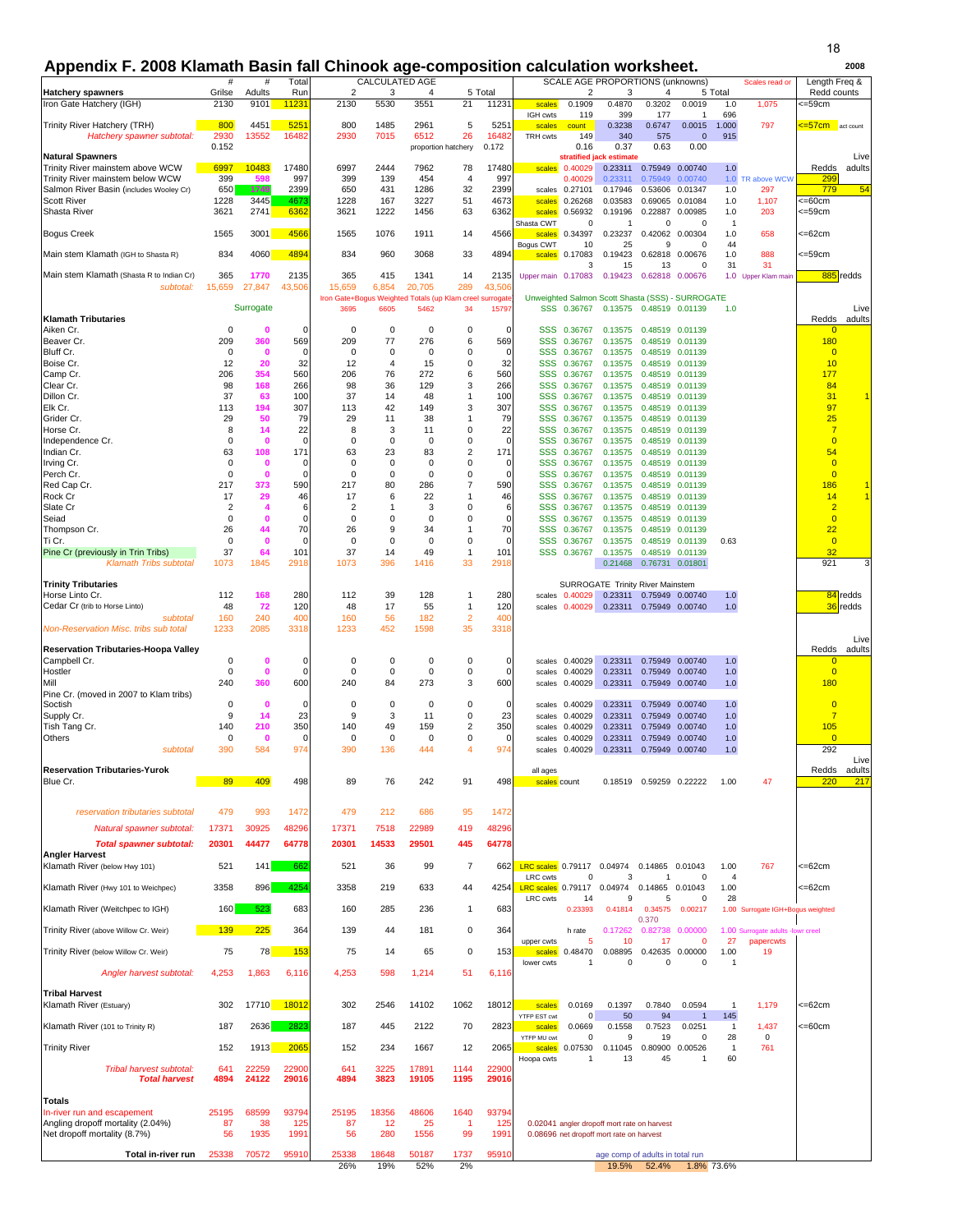# **Appendix G: Estimation of Salmon River escapement in 2008, with accounting for missing Wooley Creek surveys.**

Customarily, the escapement estimate for the Salmon River includes an escapement estimate made in Wooley Creek, based on redd surveys. In 2008, redd surveys were not conducted in Wooley Creek due to forest fire activity in the area. To account for the missing Wooley Creek redd counts, we used the ratio of total redds in the Salmon River basin (including Wooley Creek) to redds in the Salmon River (excluding Wooley Creek) to estimate the total number of redds expected if Wooley Creek were sampled.

Define the total number of redds in the Salmon River basin as *T*, and the number of redds in the Salmon River (excluding Wooley Creek) as *S*. The predicted total number of fall run redds in the Salmon River basin in 2008 is defined as

$$
T_{2008} = S_{2008} \times \frac{mean(T)}{mean(S)},
$$

where *mean* denotes the arithmetic mean for the years 1997-2007. Using this relationship,

$$
T_{2008} = \frac{1015}{933} \times 779 = 848
$$
 redds, with an estimated 69 redds from Wooley Creek.

Total Salmon River basin adult escapement is estimated by multiplying the total redds by 2 and adding the number of adults counted alive on the last day of surveys. In 2008, 54 adults were counted on the last survey day, and the final estimate of adult escapement in the Salmon Basin is  $(848 \times 2) + 54 = 1749$ .